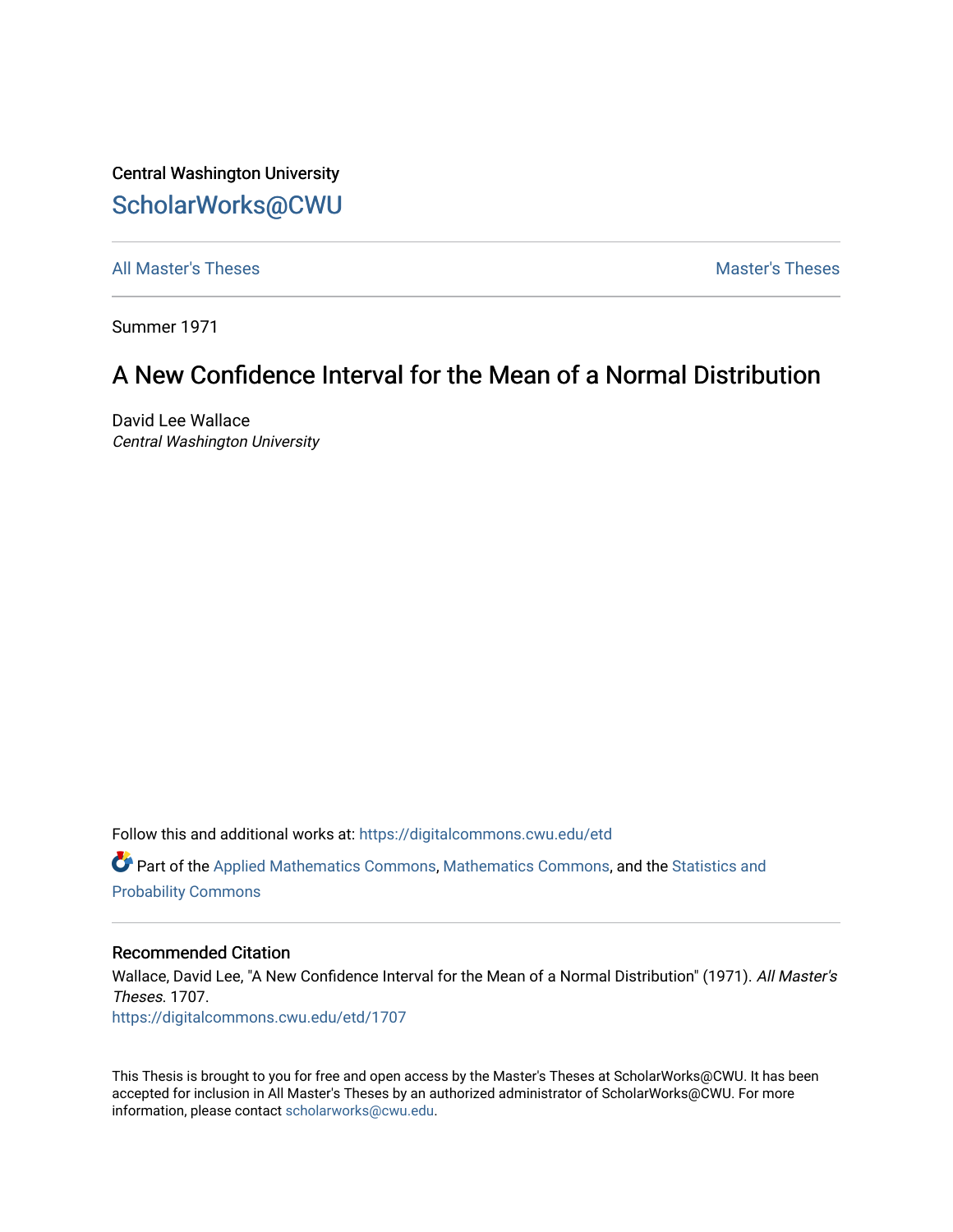## A NEW CONFIDENCE INTERVAL FOR THE MEAN

OF A NORMAL DISTRIBUTION

A Thesis

Presented to

the Graduate Faculty

Central Washington State College

In Partial Fulfillment of the Requirements for the Degree Master of Science

> by David Lee Wallace June, 1971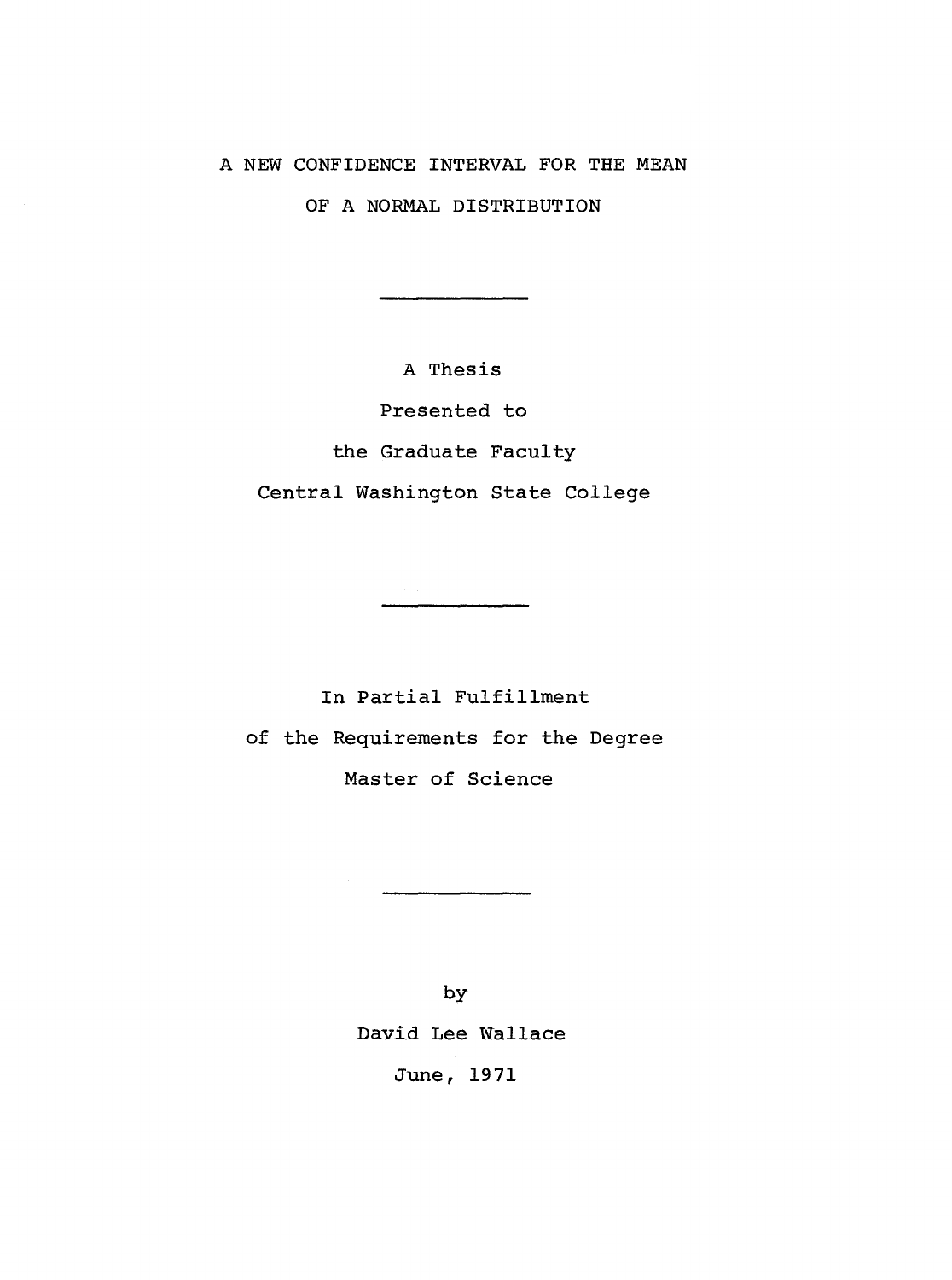## **APPROVED FOR THE GRADUATE FACULTY**

 **William B. Owen, COMMITTEE CHAIRMAN**

 **David R. Anderson**

 **\_\_\_\_\_\_\_\_\_\_\_\_\_\_\_\_\_\_\_\_\_\_\_\_\_\_\_\_\_\_\_\_\_**

 **\_\_\_\_\_\_\_\_\_\_\_\_\_\_\_\_\_\_\_\_\_\_\_\_\_\_\_\_\_\_\_\_\_**

 **\_\_\_\_\_\_\_\_\_\_\_\_\_\_\_\_\_\_\_\_\_\_\_\_\_\_\_\_\_\_\_\_\_**

 **Frederick M. Lister**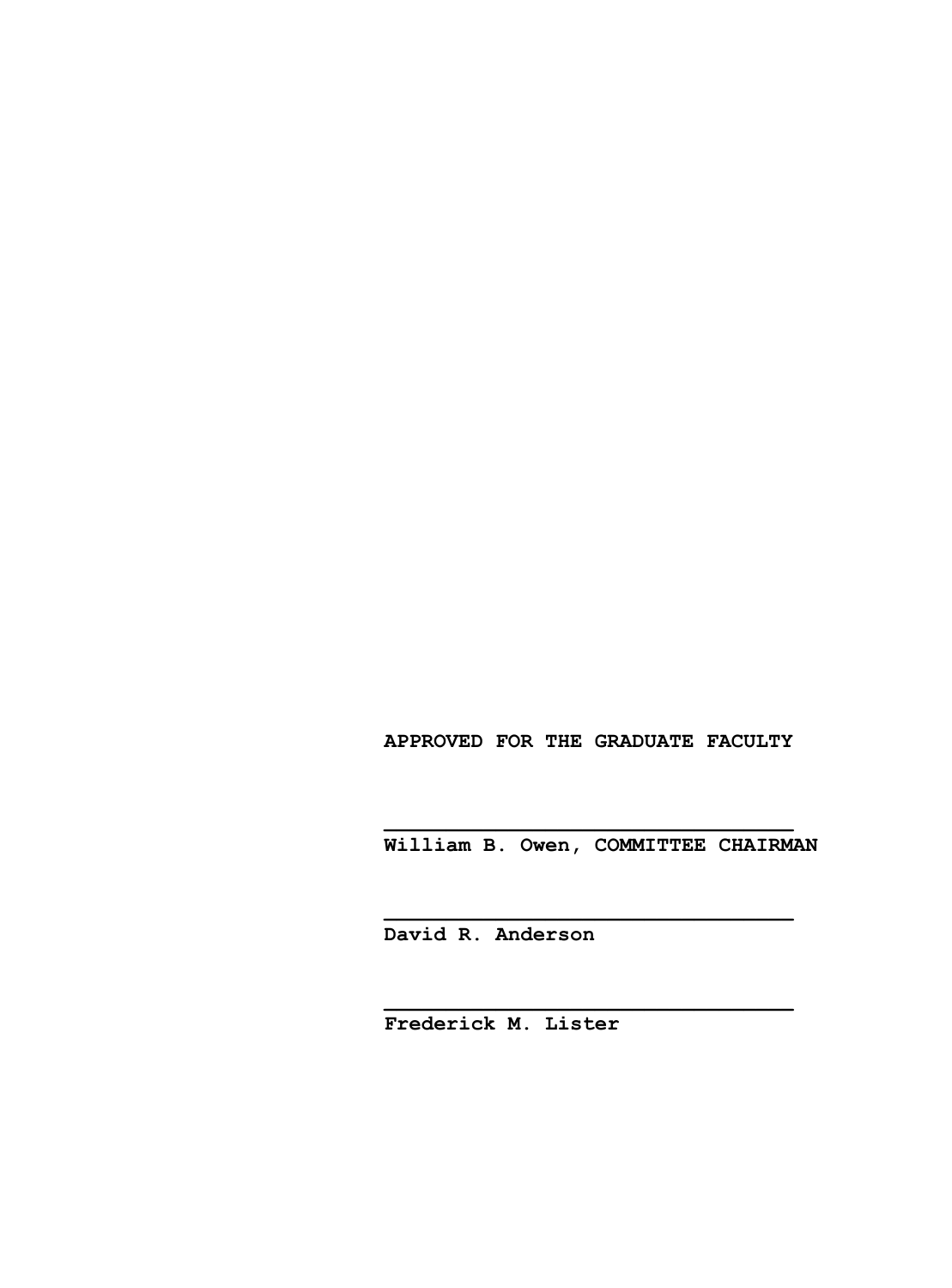## TABLE OF CONTENTS

| <b>CHAPTER</b>                                                | <b>PAGE</b> |
|---------------------------------------------------------------|-------------|
| INTRODUCTION $\cdots \cdots \cdots \cdots \cdots$             |             |
|                                                               |             |
| Comparison with Normal Interval $\cdots$ $\cdots$ $\cdots$ 25 |             |
|                                                               |             |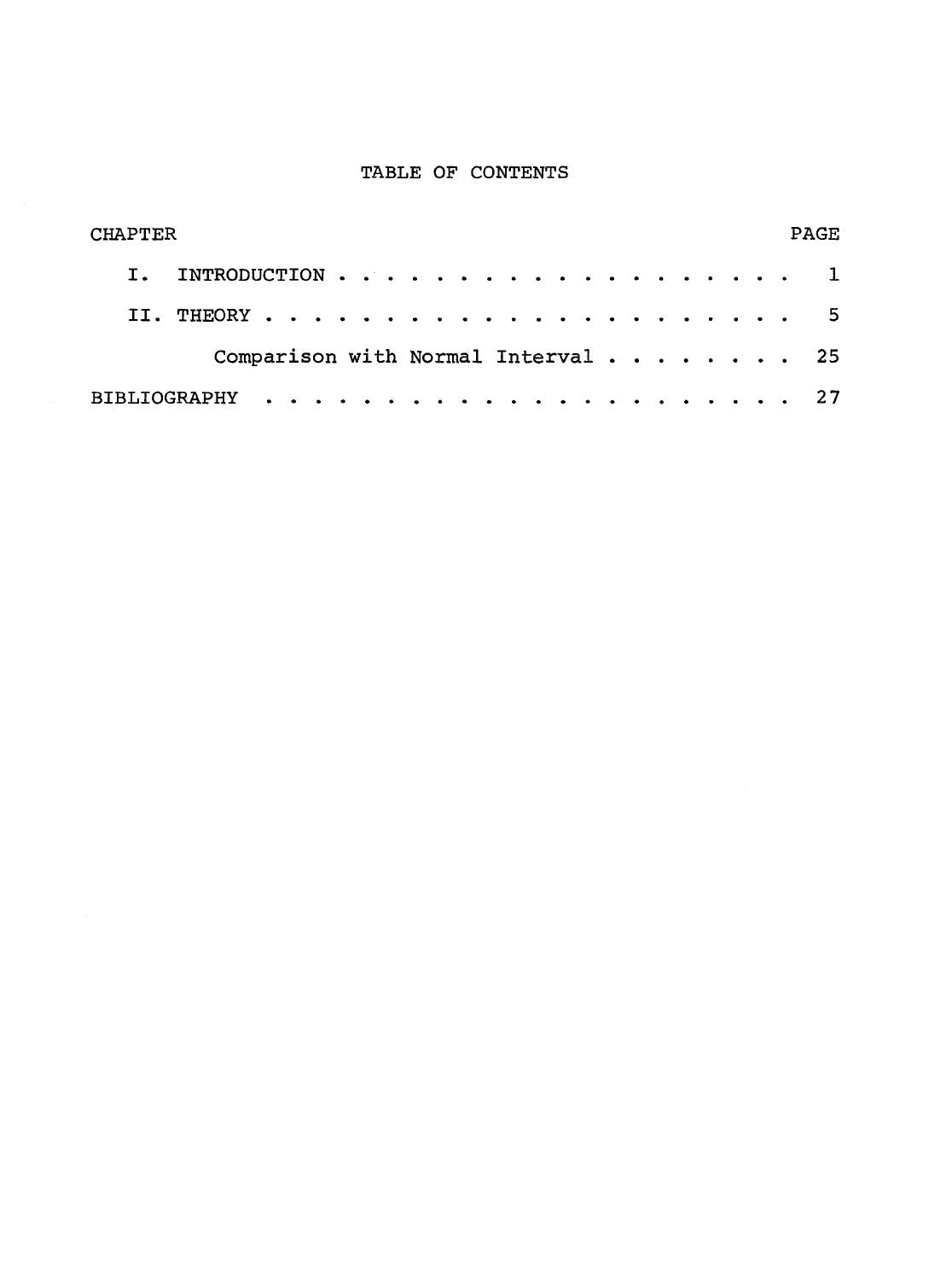#### CHAPTER I

#### INTRODUCTION

Modern statistics may be divided into two broad areas: descriptive statistics and inferential statistics. Descriptive statistics consists of the routine, uninteresting, but necessary tasks of collecting, tabulating, and summarizing data. On the other hand, inferential statistics is the challenging and exciting area concerned with decision making in the face of uncertainty. A typical problem in statistical inference is the following: An experimenter is confronted with a density function  $f(x;\theta)$ which describes the underlying population of measurements. The form of f may or may not be known, and  $\theta$  is a parameter (possibly vector-valued) which describes the population. The statistician's job is to estimate or to test hypotheses about the unknown parameter  $\theta$ .

From a practical point of view, estimation, and in particular interval estimation, is preferable to hypothesis testing. Suppose  $X_1, \ldots, X_n$  is a random sample of size n from  $f(x;\theta)$ . If we can find two functions f and q such that

 $P[f(X_1, \ldots, X_n) < \theta < g(X_1, \ldots, X_n)] = 1 - \alpha,$ 

then f and g are said to determine a  $(1 - \alpha)$  100% confidence interval for  $\theta$ . The  $(1 - \alpha)$  is known as the confidence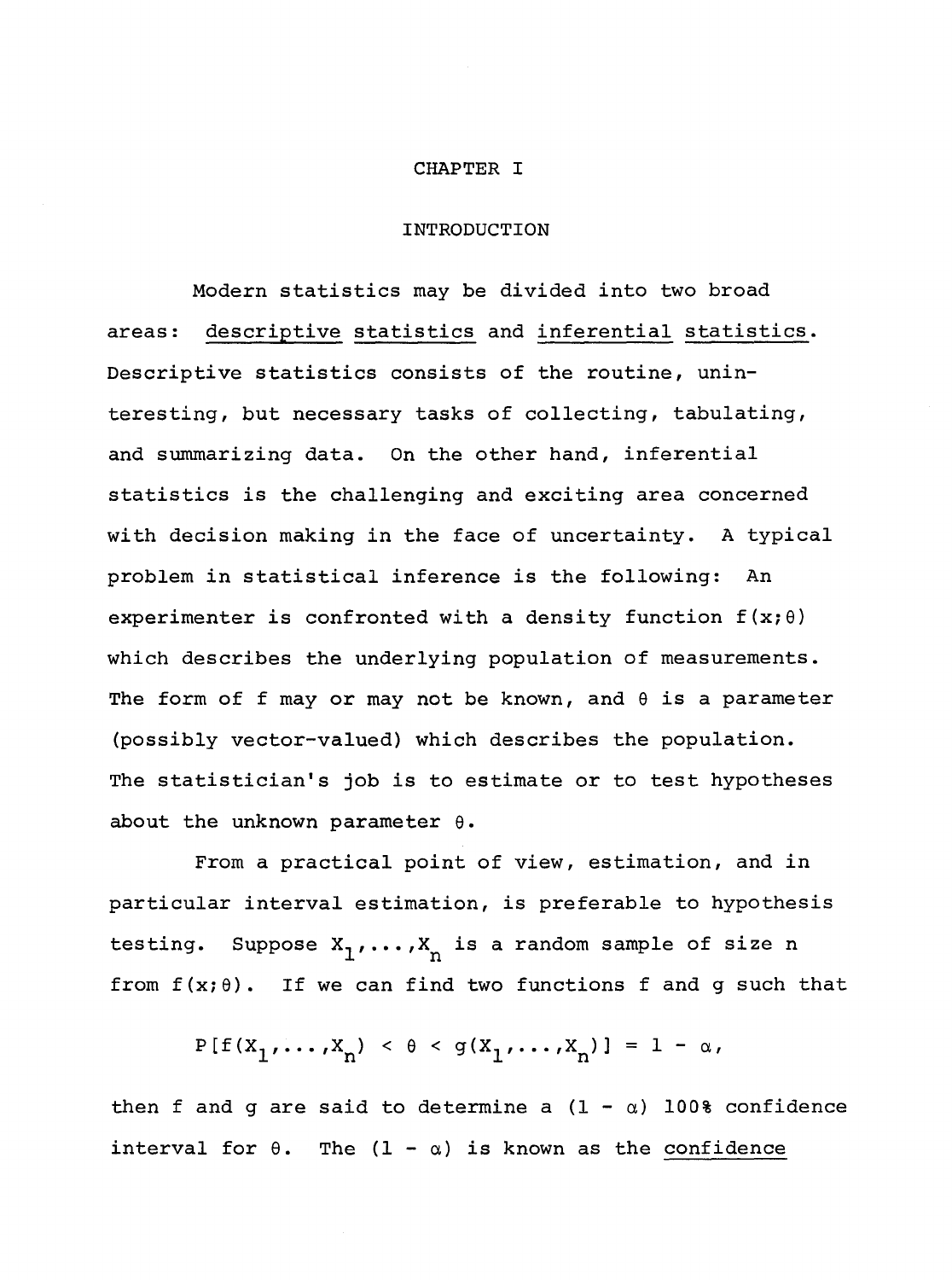coefficient. The interpretation of a confidence interval is as follows. The functions f and g are random variables, and for a given  $X_1 = x_1, ..., X_n = x_n'$ , the realization of the random interval

$$
[f(x_1, \ldots, x_n), g(x_1, \ldots, x_n)]
$$

will either contain the unknown parameter or it will not. For any given sample we will not know, but if we repeatedly take random samples of size n and compute a  $(1 - \alpha)$  100% confidence interval for each, we would find that  $(1 - \alpha)$  100% of the intervals so constructed would be correct. In other words, the procedure we use guarantees that we obtain a "correct" interval in  $(1 - \alpha)$  proportion of our experiments.

The "goodness" of a confidence interval of a given coefficient is usually measured by its width or, for intervals of random length, expected width. The shorter the width (or expected width) the more informative the interval. Thus, in choosing between two competing 95% confidence intervals, we would usually pick the one having the smallest width.

In this paper, we shall consider interval estimation of the mean of the normal density function which is given by

$$
f(x;\mu,\sigma^2) = \frac{1}{\sqrt{2\pi\sigma^2}} \exp[-(x-\mu)^2/2\sigma^2], \quad -\infty < x < \infty
$$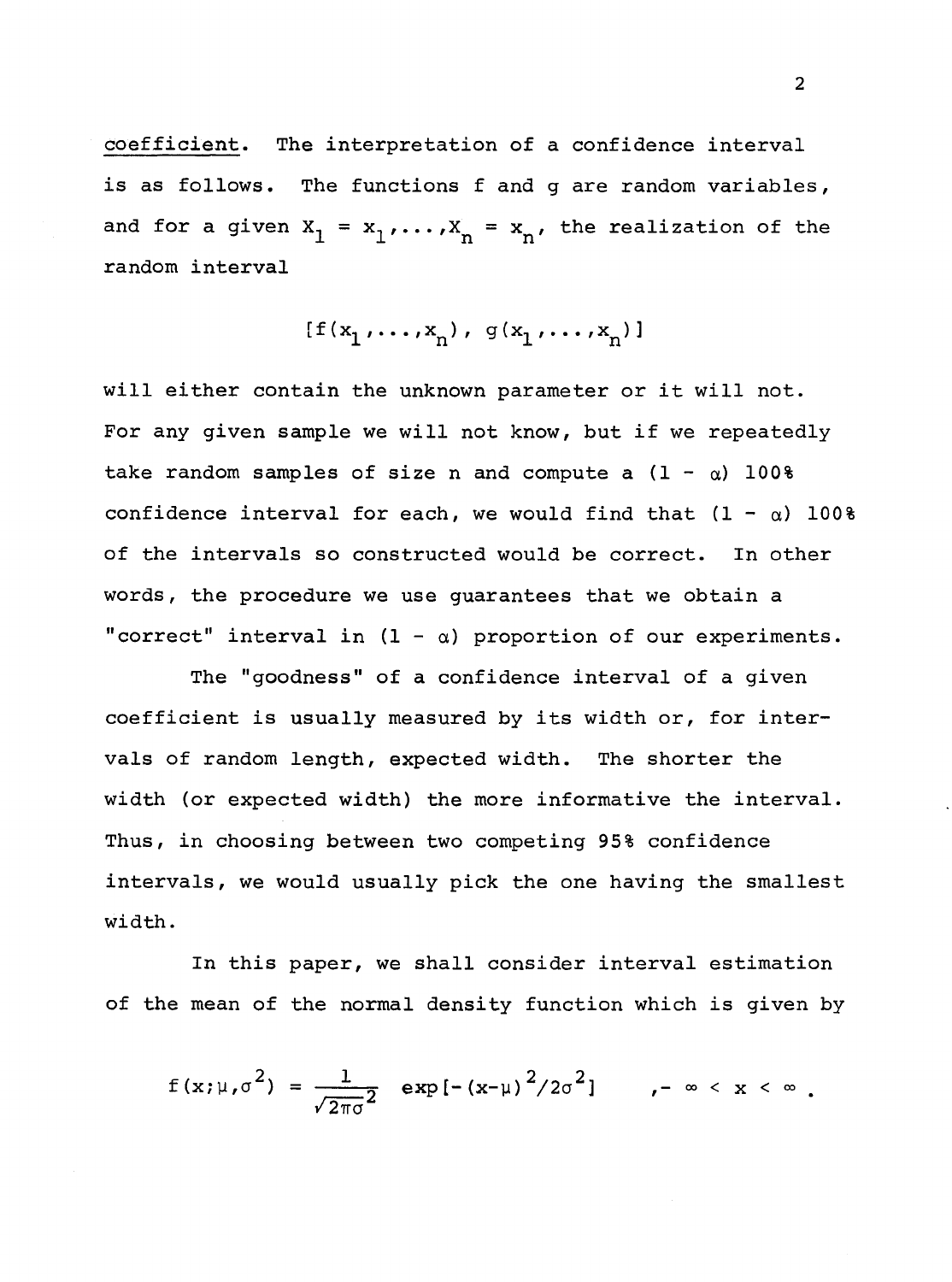Alternatively, we may write X ~ N( $\mu$ , $\sigma^2$ ) to indicate the above. The normal density is a function of only two parameters,  $\upmu$  and  $\sigma^2$ .  $\upmu$  is the mean, or center of gravity of the distribution, and  $\sigma^2$  is the variance, or second moment about the mean of the distribution. The two parameters  $\mu$  and  $\sigma^{\textbf{2}}$  are usually unknown. If they can be estimated accurately, then the experimenter can make valuable and informative statements about his population.

In particular, we shall be concerned with the case when X ~ N( $u, \sigma^2$ ) with  $\sigma$  known. This situation, while not the most common, does arise in practice. For example, it is well known that I. Q.'s, as measured by properly designed tests, are normally distributed with a variance of about 225. A psychologist may subject a group of children to an intensive study program to see if it has any effect on I. Q. Hence, it would be quite reasonable to assume  $X \sim N(\mu, 225)$ , and attempt to estimate  $\mu$ . That is, the mean I. Q. may have changed as a result of the study, but there may be no reason to suspect that the variability has changed. As a second example, consider the diameter of a mass-produced machine part used in an automobile engine. A long history of available data indicated that  $\mu$  is .00025 and  $\sigma$  is .00002. After many years of use, a quality control inspector notices that more and more of the parts are too big, indicating that perhaps the die has begun to wear. In determining if this is indeed the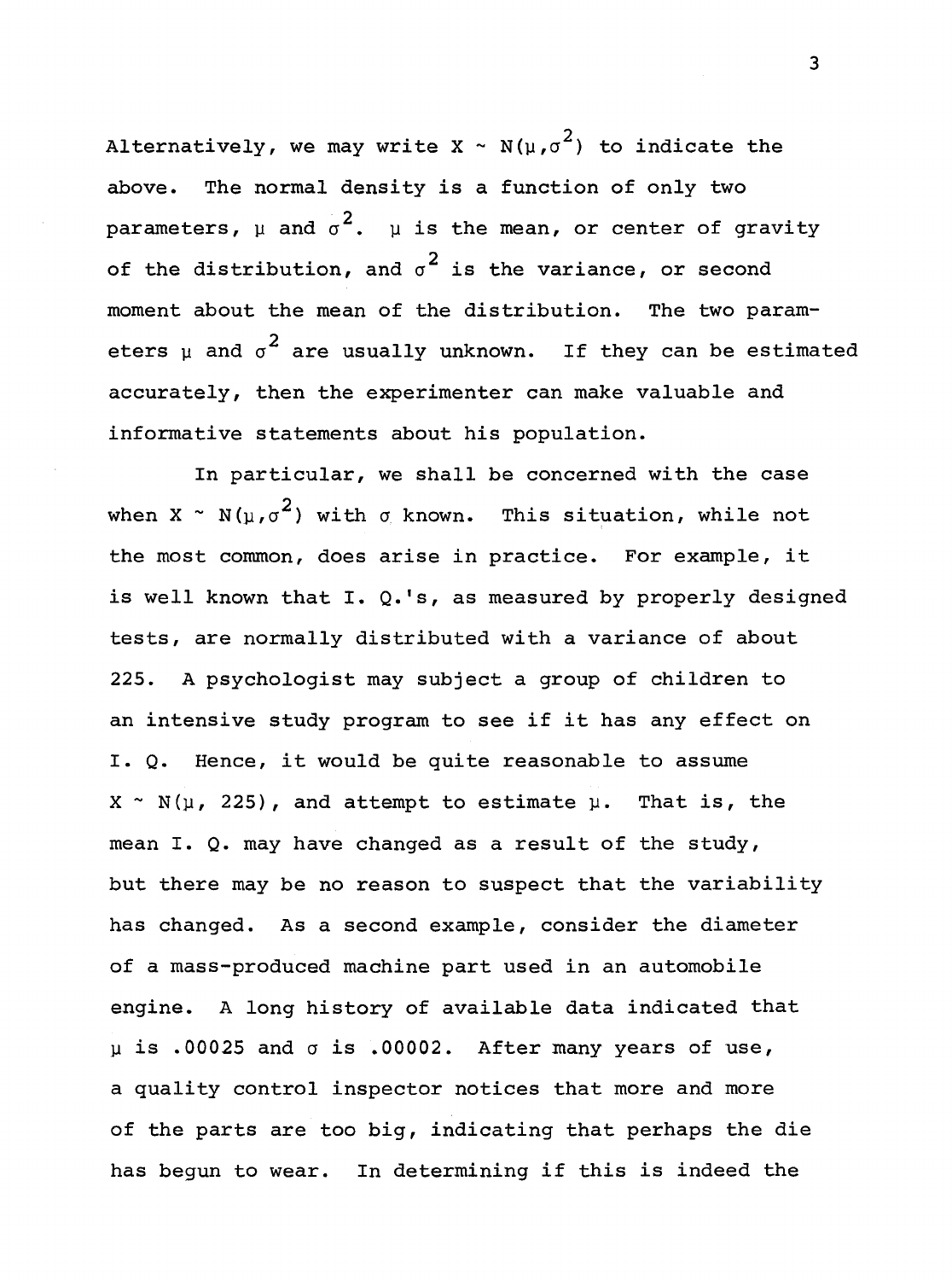case, the assumption that  $\sigma = .00002$  would be warranted. Thus, even though the mean diameter of the part may have changed, it would be reasonable to assume that the variability of the diameters has remained the same. Many examples can be given of situations in which  $\sigma$  is either known or can be accurately estimated from past data.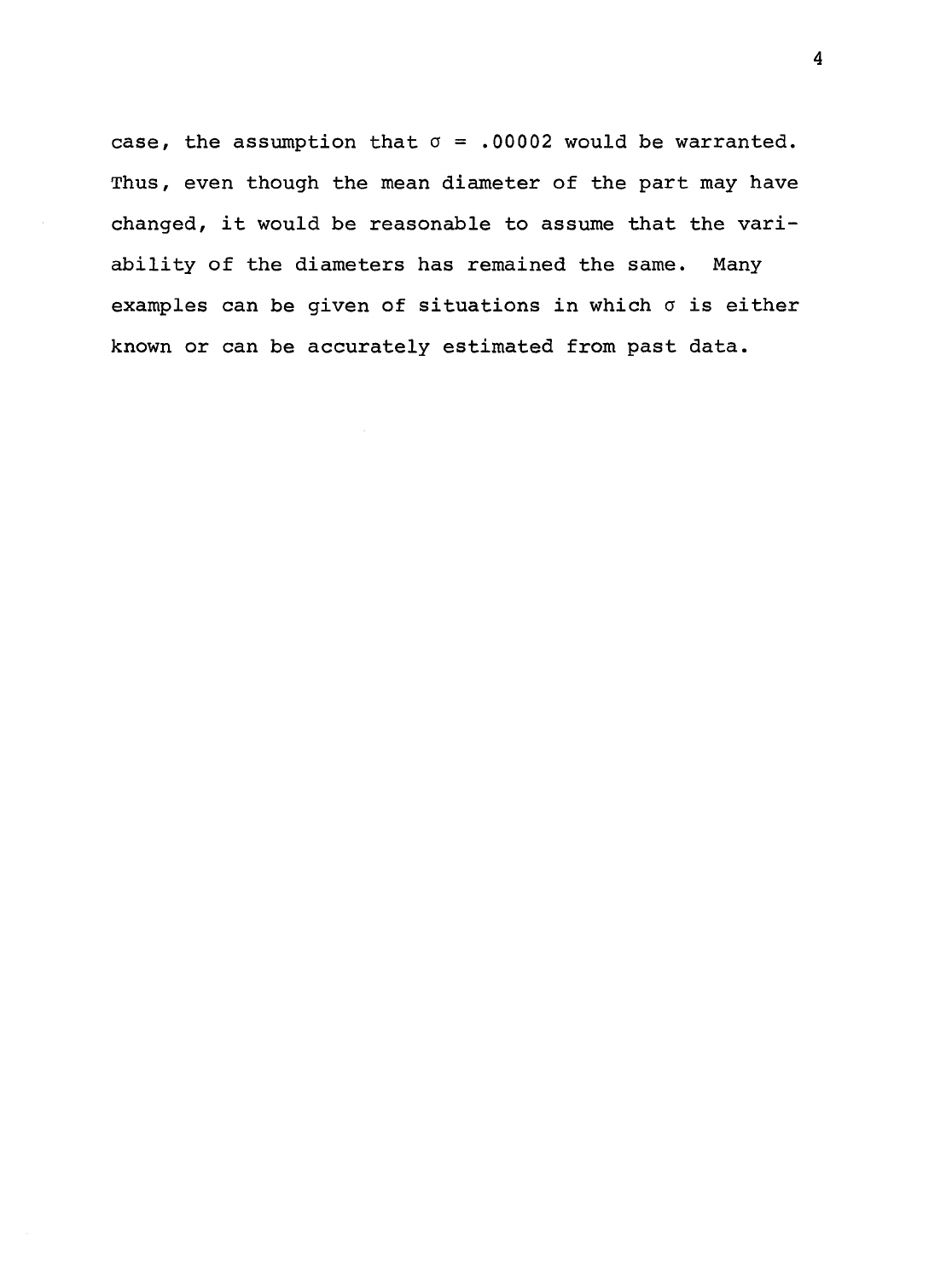#### **CHAPTER** II

#### **THEORY**

Assume X ~ N( $\mu$ , $\sigma^2$ ), where  $\sigma$  known. Since linear combinations of normally distributed random variables are normally distributed, it follows that the sample mean  $\bar{x}$  ~ N( $\mu$ , $\sigma^2/n$ ). Upon standardization of  $\bar{x}$ , we see that  $Z = \sqrt{n}(\overline{X} - \mu)/\sigma$  is N(0,1). Z will be used exclusively to represent a random variable which is distributed N(O,l). Such a variable Z is said to have a "standard normal" distribution. If we define  $z_{\alpha/2}$  by

$$
\int_{-\infty}^{Z_{\alpha/2}} f(z) dz = 1 - \alpha/2,
$$

where f(z) is the density of Z, then P[Z >  $z_{\alpha/2}$ ] =  $\alpha/2$ , and from the symmetry of  $f(z)$ , we also have  $P[Z \leq -z_{\alpha/2}] = \alpha/2$ . The only subscript of interest on z is  $\alpha/2$ . For simplicity of notation, we shall simply write z. Thus,

$$
P[-z \prec z \prec z] = 1 - \alpha
$$

and since  $Z = \sqrt{n}(\overline{X} - \mu)/\sigma$ ,

$$
P[-z \langle \sqrt{n}(\overline{X} - \mu)/\sigma \langle z \rangle] = 1 - \alpha.
$$

After manipulating the inequalities within the probability statement, we see that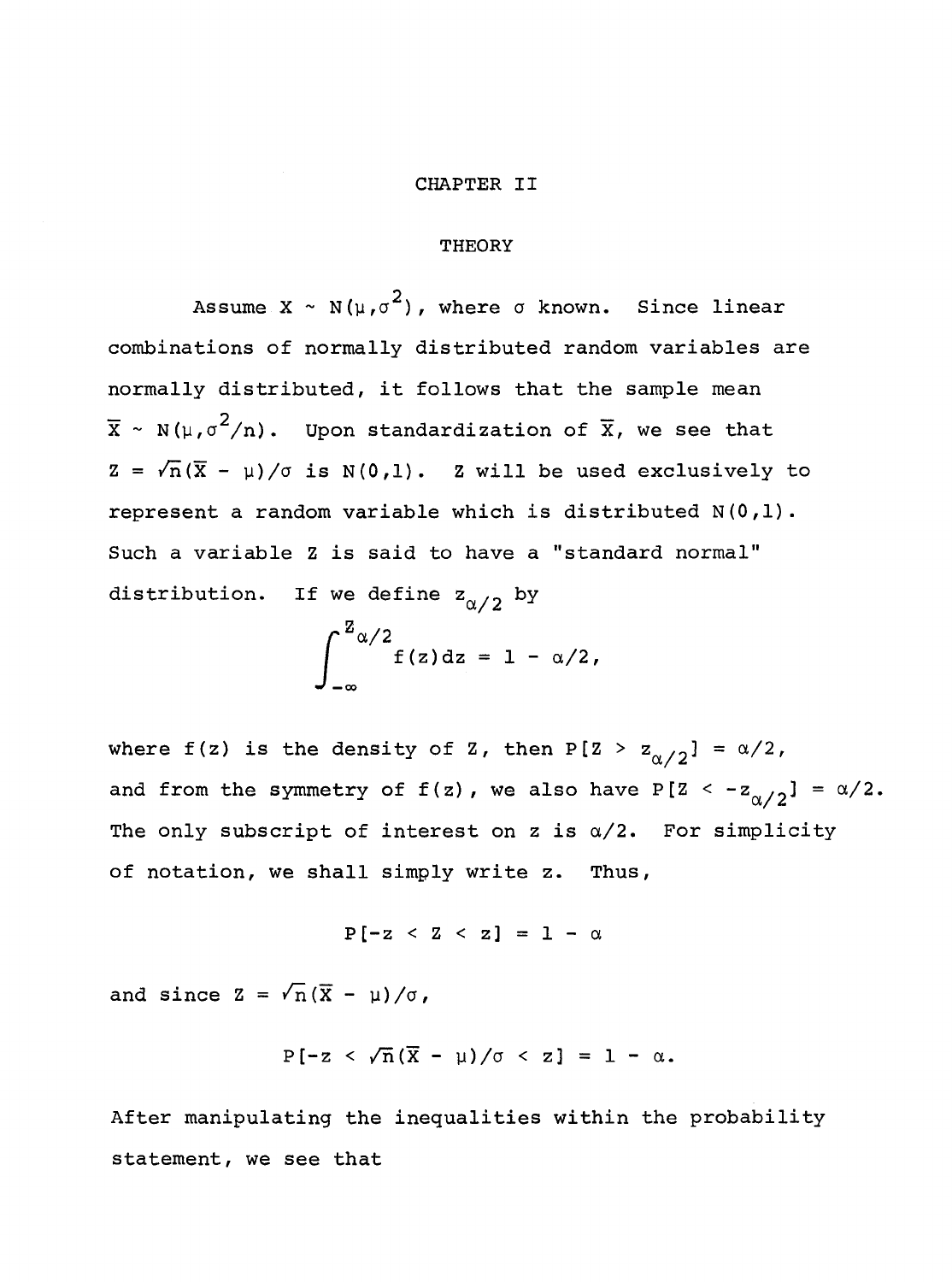$$
P\left[\overline{X} - \frac{z\sigma}{\sqrt{n}} < \mu < \overline{X} + \frac{z\sigma}{\sqrt{n}}\right] = 1 - \alpha.
$$

Hence

$$
\left(\overline{x} - \frac{z\sigma}{\sqrt{n}}, \ \overline{x} + \frac{z\sigma}{\sqrt{n}}\right)
$$

is a  $(1 - \alpha)$  100% confidence interval for  $\mu$ , the unknown mean. The width and expected width of this interval are both  $\frac{2z\sigma}{\sqrt{2z}}$  $\sqrt{n}$ This normal interval is optimal in several respects. For example, among all intervals of width  $\frac{2z\sigma}{\epsilon}$ ,  $\sqrt{n}$ the normal interval has maximum confidence coefficient. This interval also possesses the desirable property of unbiasedness. By this we mean that the associated random interval has probability at least as large of capturing the parameter as it has of capturing any other constant.

Consider now the situation where  $X \sim N(\mu, \sigma^2)$  and  $\sigma$ is unknown. Let S be the sample standard deviation computed from a random sample of size n. The random variable  $T = \frac{(\overline{X} - \mu)\sqrt{n}}{S}$  has a sampling distribution known as Student's t-distribution with a single parameter,  $n - 1$ , called the degrees of freedom. The density function of Tis given by

$$
f(t) = \frac{\Gamma(n/2)}{\sqrt{(n-1)\pi} \Gamma[(n-1)/2]} \left(1 + \frac{t^2}{n-1}\right)^{\frac{n}{2}}, -\infty < t < \infty.
$$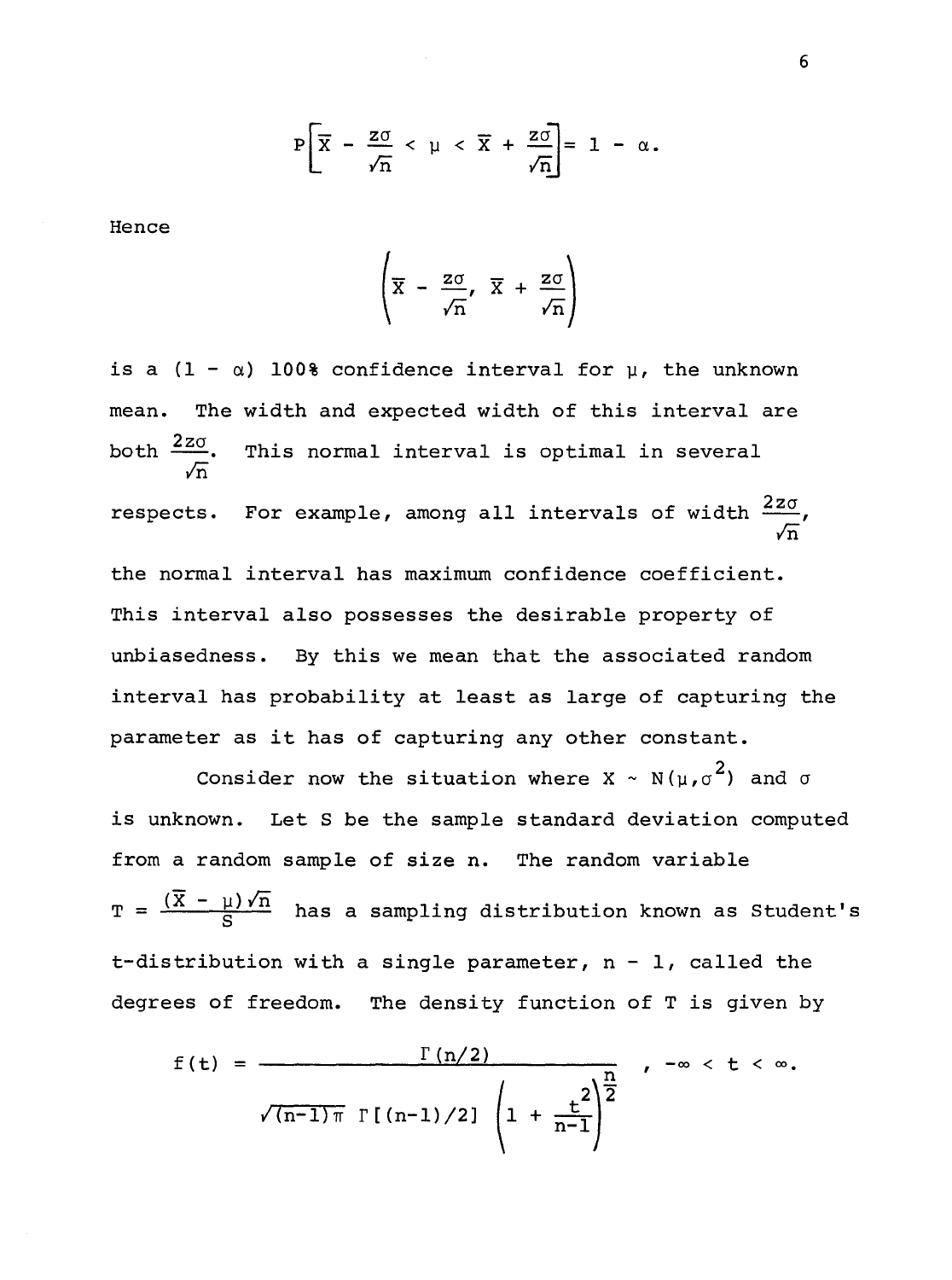Graphically, the t-distribution is a smooth, symmetric curve resembling the standard normal curve. See Figure 2.1.



FIGURE 2.1

The t-distribution and the standard normal both have mean zero, but the t density has variance  $n/(n-2)$ , which is always greater than the unit variance of the standard normal. Define  $t_{n-1, \alpha/2}$  by

$$
\int_{-\infty}^{t_{n-1,\alpha/2}} f(t) dt = 1 - \alpha/2.
$$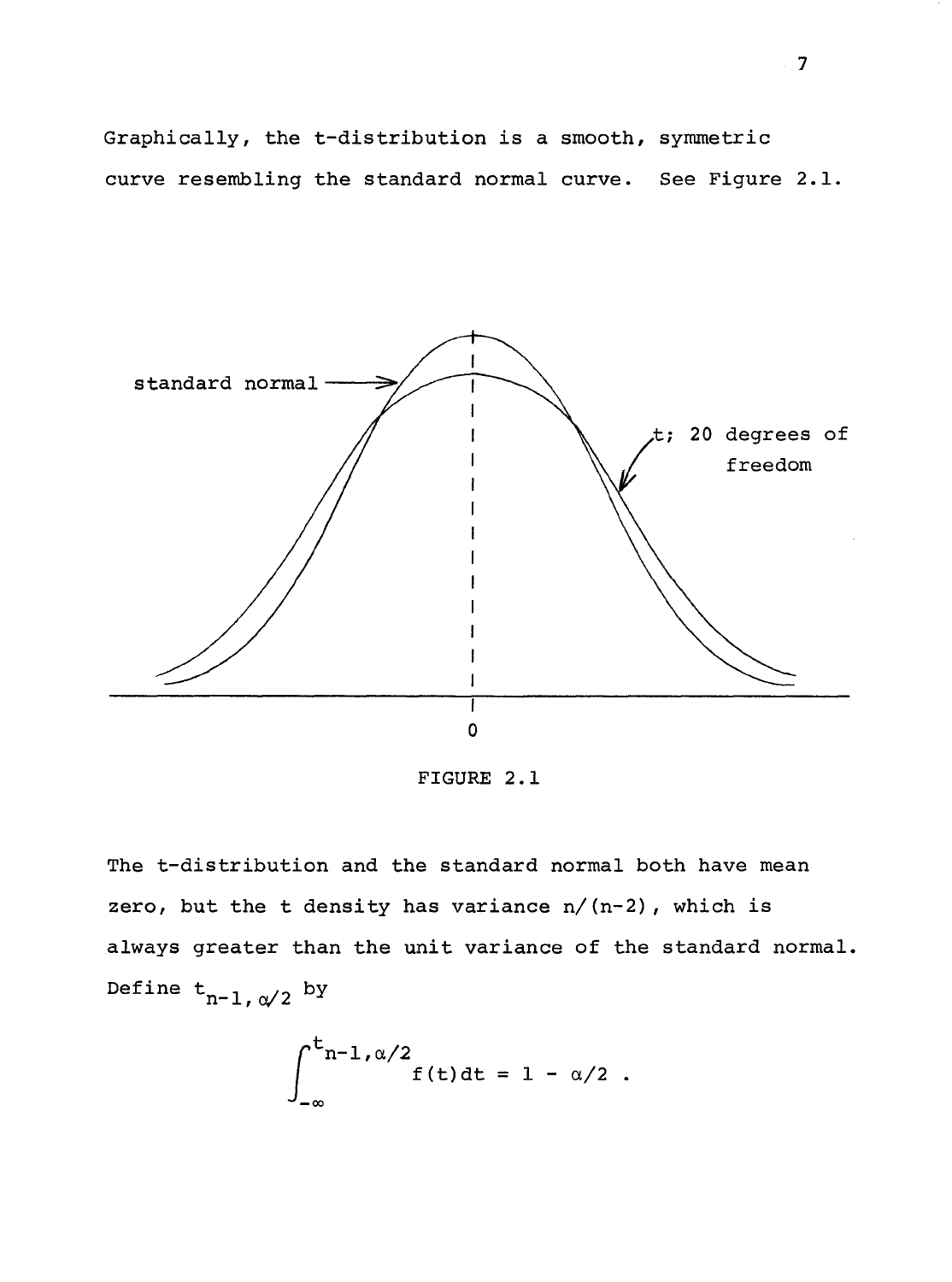Since only a t-distribution with n-1 degrees of freedom will be used in this paper, and since the only probability level of interest is *a/2,* the subscripts n-1 and *a/2* will be dropped, and we shall represent  $t_{n-1,\alpha/2}$  by  $t$ . From the fact that the random variable  $T = \frac{\sqrt{n}(\overline{X} - \mu)}{S}$  has a tdistribution, and from the definition of t, we have

$$
P\left[-t \prec \frac{\sqrt{n}(\overline{X} - \mu)}{S} < t\right] = 1 - \alpha,
$$

which yields the following:

$$
P\left[\overline{X} - \frac{LS}{\sqrt{n}} < \mu < \overline{X} + \frac{LS}{\sqrt{n}}\right] = 1 - \alpha.
$$

Hence, when  $\sigma$  is unknown, a (1- $\alpha$ ) 100% confidence interval for  $\mu$  is given by

$$
\left(\overline{x} - \frac{ts}{\sqrt{n}}, \overline{x} + \frac{ts}{\sqrt{n}}\right).
$$

The width of this "t-interval" is  $\frac{2tS}{I}$  which is random since *In* 

the sample standard deviation Sis a random variable. It can be shown that the expected width is

$$
\frac{2\sigma}{\sqrt{n}}\left\{\frac{t\sqrt{2}\Gamma(n/2)}{\sqrt{n-1}\Gamma(n-1)/2}\right\}.
$$

For a given n and *a,* this expected width is greater than the corresponding expected width obtained by using the zinterval with known  $\sigma$ . This result is quite reasonable,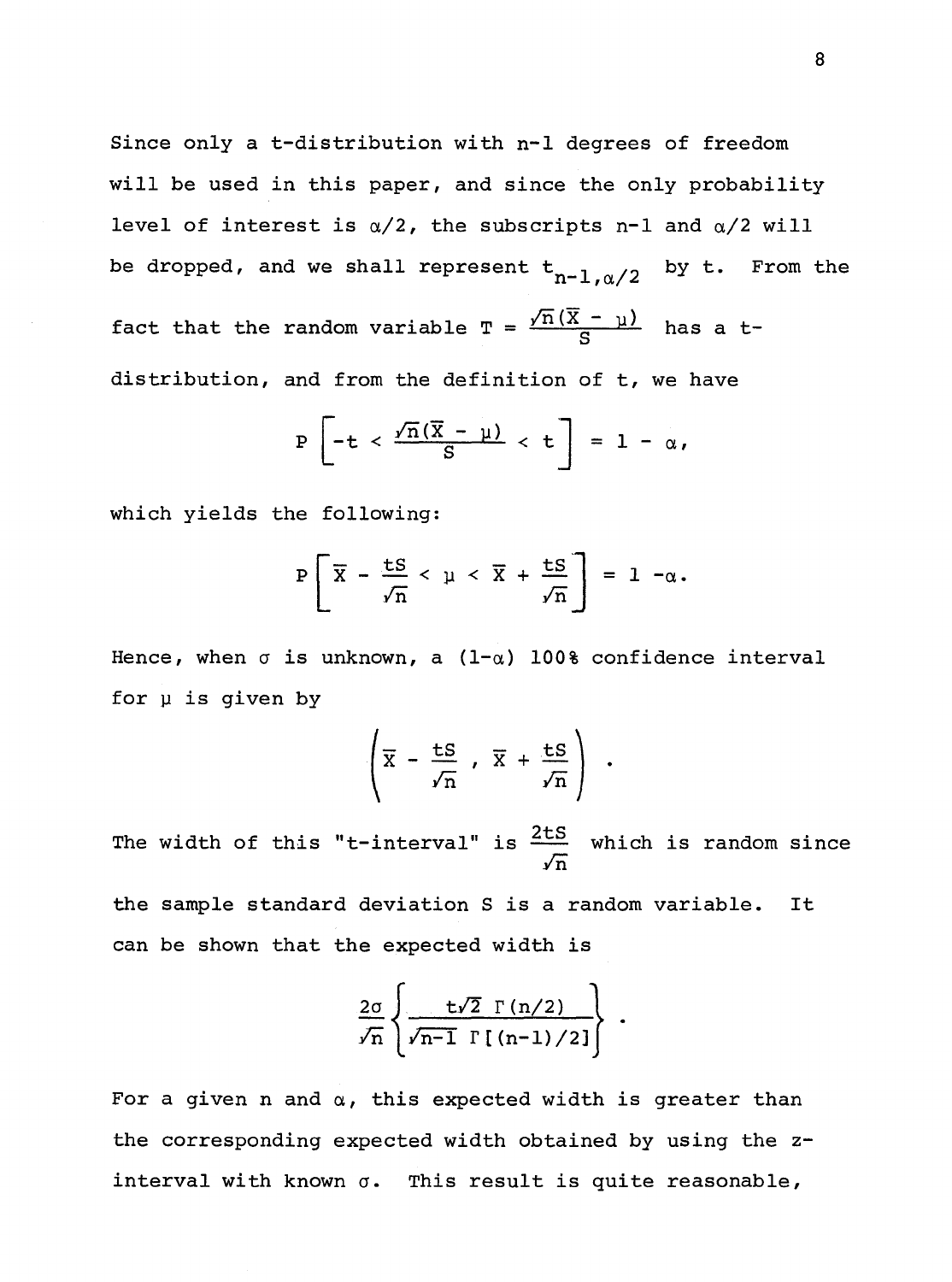as the t variable,  $\frac{\sqrt{n}(\overline{X} - \mu)}{S}$ , contains an extra element of chance introduced by S, whereas the Z variable,  $\frac{\sqrt{n}(\overline{X} - \mu)}{\sigma}$ contains only the one random variable  $\overline{x}$ .

Consider again the situation where  $X \sim N(\mu, \sigma^2)$ , with  $\sigma$  known. We could ignore the fact that  $\sigma$  is known, and calculate a  $(1 - \alpha)$  100% interval by using the t-distribution and the methods just discussed. Ignoring knowledge of  $\sigma$ may seem like a backward procedure, but since the width of the t-interval is random, it may for any sample be less than the width of the corresponding normal interval. In fact, the t-interval will have smaller width whenever  $\frac{2tS}{\epsilon} < \frac{2z\sigma}{\epsilon}$  $\sqrt{n}$   $\sqrt{n}$ 

Thus, the probability that the t-interval is narrower is

$$
P_1 = P\left[\frac{2ts}{\sqrt{n}} < \frac{2z\sigma}{\sqrt{n}}\right].
$$

Letting  $Y = \frac{(n-1)s^2}{2}$  $\sigma^2$ and  $L = \frac{(n-1)z^2}{2}$ , it can be shown that  $t^2$ 

$$
p_1 = P[Y < L],
$$

where the random variable Y has a chi-square distribution with parameter n-1. The density function of Y is

$$
f_Y(y) = \frac{1}{\frac{n-1}{2} \prod_{\Gamma \in (n-1)/2}} y^{\frac{n-3}{2} - \frac{y}{2}}, 0 < y < \infty.
$$

Hence, the probability of a narrower t-interval is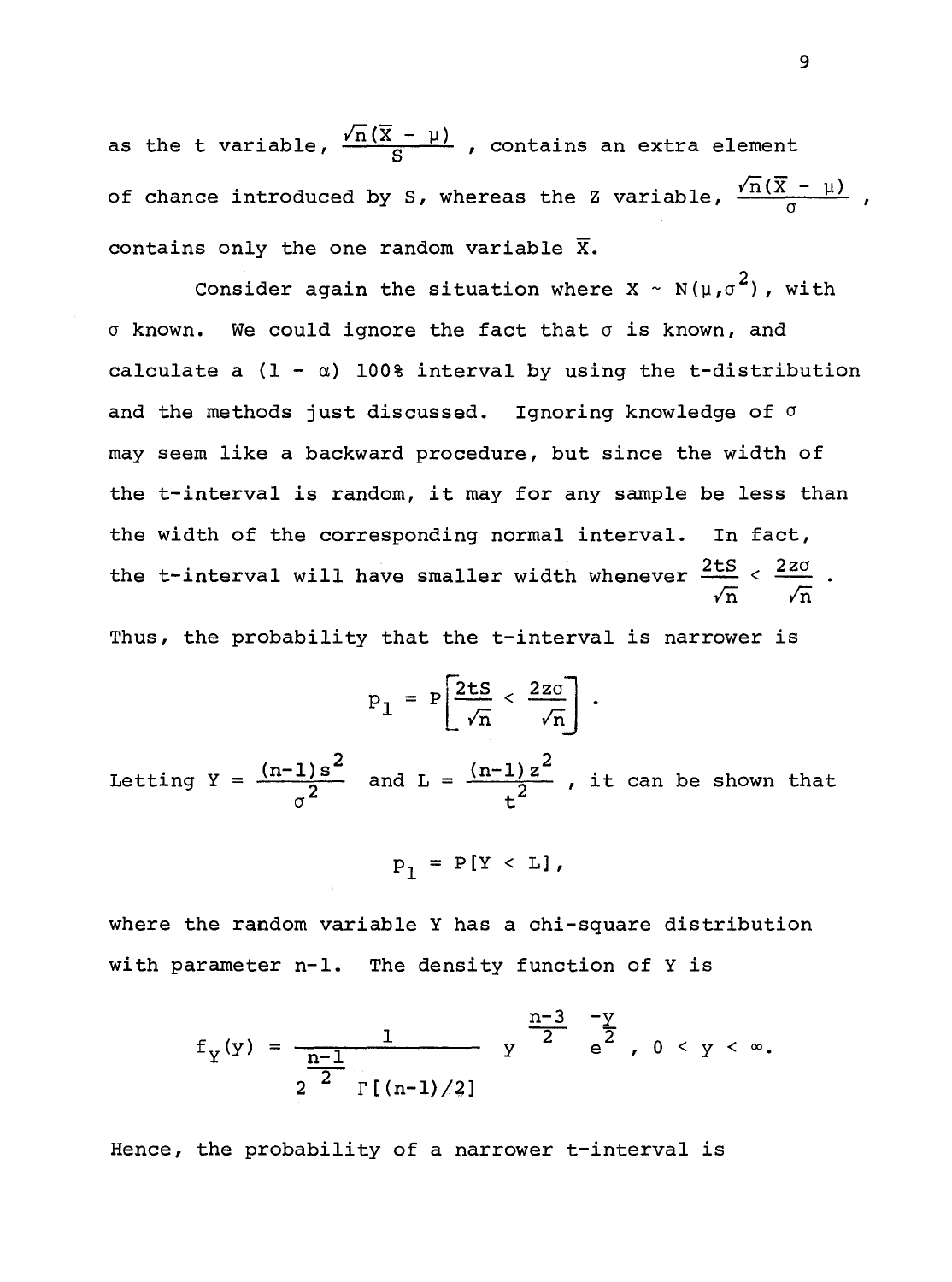$$
p_1 = \int_0^L f_Y(y) dy.
$$

Making the transformation  $y = 2w$ , we arrive at

$$
P_1 = \frac{1}{\Gamma[(n-1)/2]} \gamma[(n-1)/2, L/2],
$$

where  $\gamma(m,a)$  is the incomplete gamma function defined by

$$
\gamma(m,a) = \int_0^a x^{m-1} e^{-x} dx.
$$

The integral defining  $p_1$  has been evaluated numerically for various sample sizes n and confidence coefficients  $1 - \alpha$ . The results are presented in Table 2.1.

TABLE 2.1

| 1-α<br>In.     | .995   | .99    | .975   | .95    | .90    | .75    |
|----------------|--------|--------|--------|--------|--------|--------|
| $\overline{3}$ | 0.0388 | 0.0649 | 0.1219 | 0.1867 | 0.2708 | 0.4005 |
| 6              | 0.1148 | 0.1545 | 0.2250 | 0.2856 | 0.3510 | 0.4375 |
| 9              | 0.1701 | 0.2124 | 0.2759 | 0.3281 | 0.3819 | 0.4505 |
| 12             | 0.2082 | 0.2484 | 0.3064 | 0.3525 | 0.3991 | 0.4577 |
| 15             | 0.2359 | 0.2738 | 0.3272 | 0.3689 | 0.4106 | 0.4626 |
| 18             | 0.2571 | 0.2929 | 0.3425 | 0.3809 | 0.4189 | 0.4661 |
| 21             | 0.2739 | 0.3079 | 0.3544 | 0.3900 | 0.4252 | 0.4685 |
| 24             | 0.2878 | 0.3200 | 0.3639 | 0.3973 | 0.4302 | 0.4706 |
| 27             | 0.2993 | 0.3301 | 0.3718 | 0.4035 | 0.4345 | 0.4726 |
| 30             | 0.3092 | 0.3387 | 0.3785 | 0.4086 | 0.4380 | 0.4738 |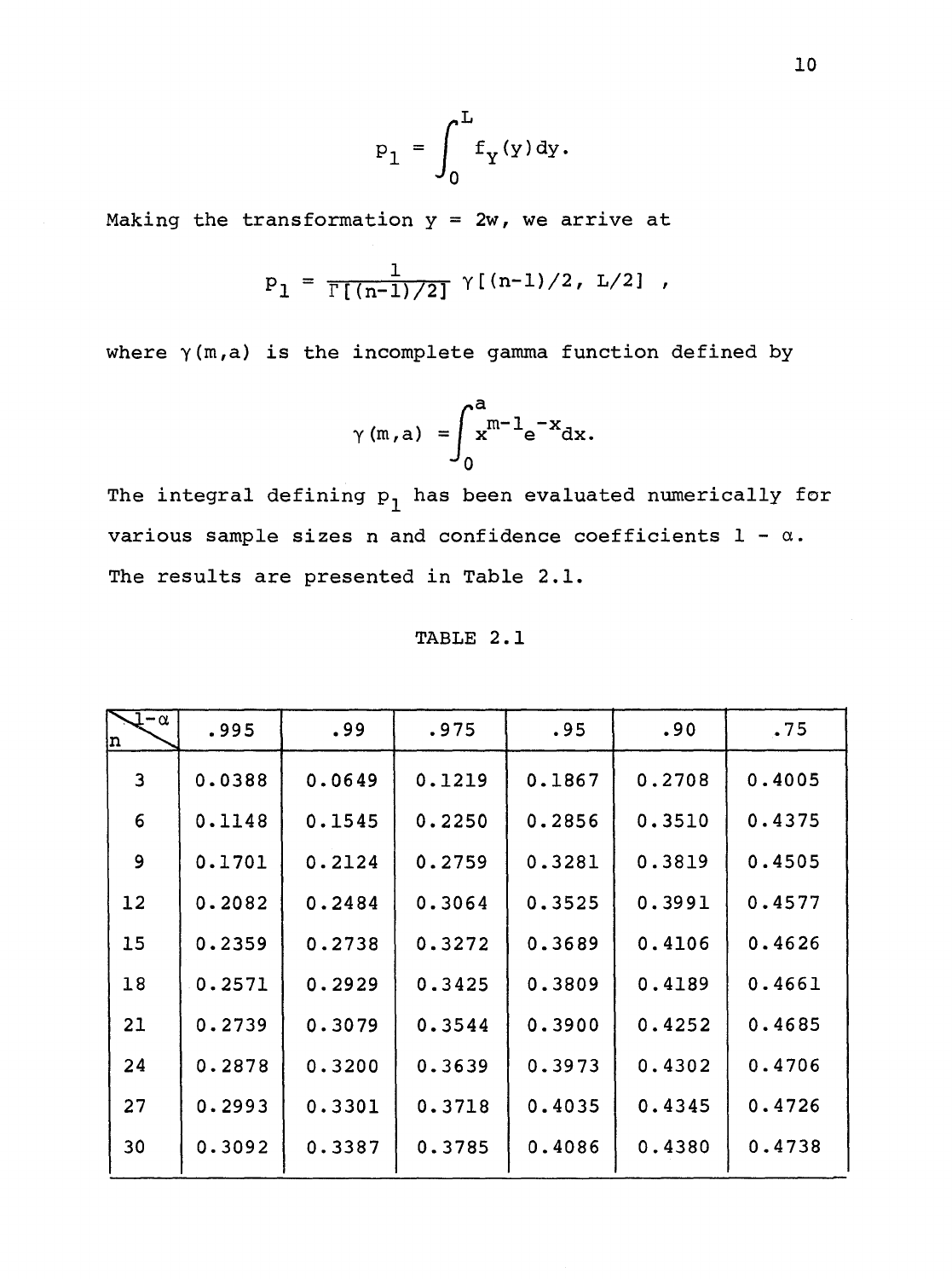As can be seen from the table, there is more than a slight chance of the t-interval being narrower, and thus better, than the z-interval. This is somewhat unexpected and leads one to consider the following "have your cake and eat it too" procedure: Use the t-interval when it is narrower, and the z-interval when it is narrower. In other words, compute both intervals and use the one having smaller width. The resulting confidence interval is

 $(\overline{X} - W, \overline{X} + W)$ ,

where  $W = min\left(\frac{z\sigma}{r}, \frac{ts}{r}\right)$ .  $\sqrt{n}$  , The width of this new interval, which will be called the min-interval, is  $R = 2W$ . Since S is a random variable, Wis random and hence R is also random. Therefore, the goodness of the min-interval is determined by its expected width,  $E(R)$ . Notice that since P[ts < zo] > 0, E(R) is less than  $2z\sigma/\sqrt{n}$ , the expected width of the z-interval. More exactly, since  $R = 2W$ , and W is a function of  $Y$ , we may find  $E(R)$  by integrating 2W with respect to the density of Y, obtaining

$$
E(R) = 2E(W)
$$
  
=  $2 \int_0^{\infty} h(y) f_y(y) dy$   
=  $\frac{2 \sigma}{\sqrt{n}} \int_0^{\infty} \min [z, t(\frac{y}{n-1})^{1/2}] f_y(y) dy$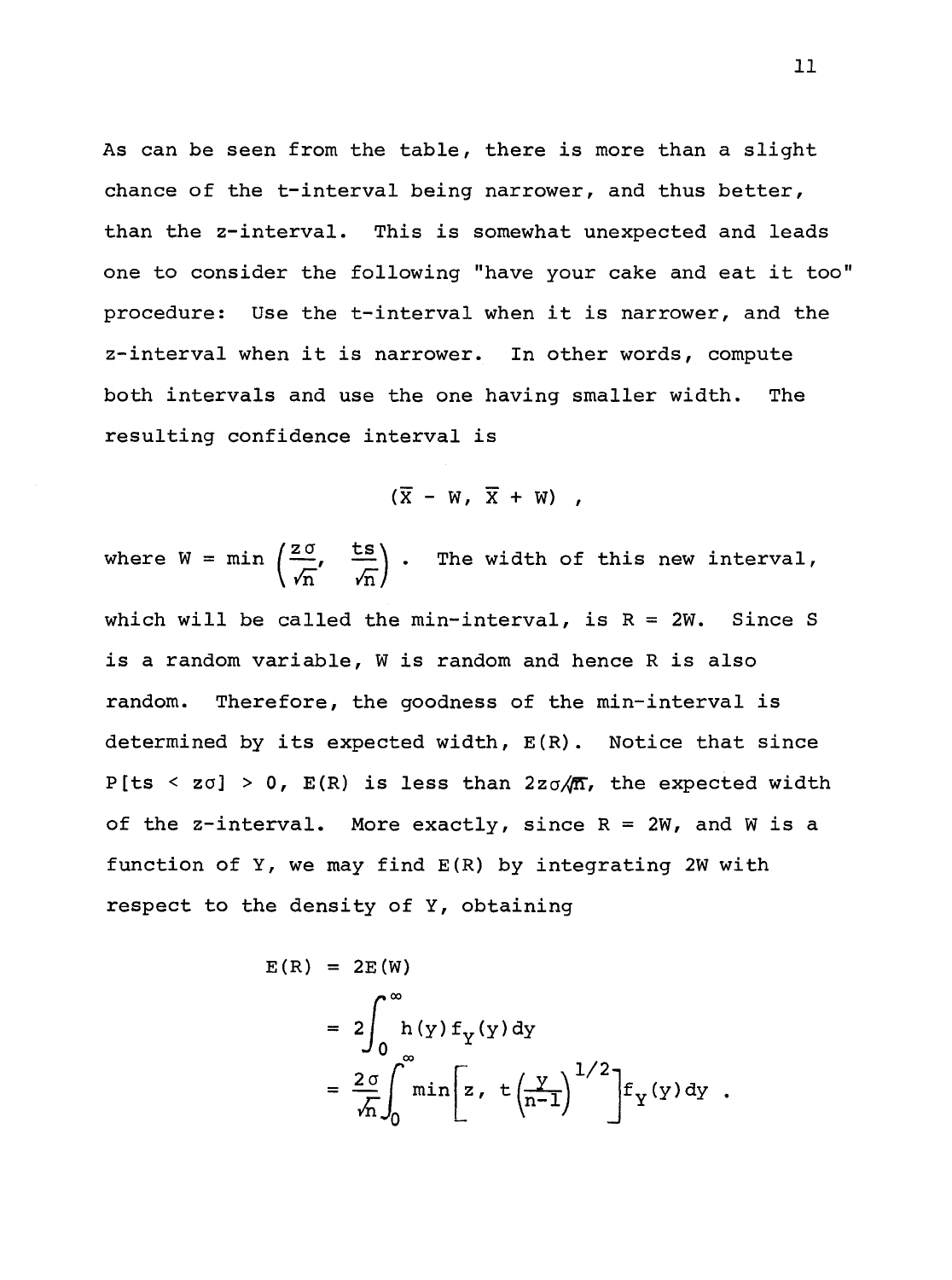Note that 
$$
t\left(\frac{y}{n-1}\right)^{1/2}
$$
 < z if and only if  $y < \frac{(n-1)z^2}{t^2} = L$ .

Thus,

$$
E(R) = \frac{2\sigma}{\sqrt{n}} \left\{ \int_0^L \left( \frac{y}{n-1} \right)^{1/2} f_Y(y) dy + \int_L^{\infty} z f_Y(y) dy \right\}
$$
  
=  $\frac{2\sigma}{\sqrt{n}} \left\{ \int_0^L \left( \frac{y}{n-1} \right)^{1/2} f_Y(y) dy + z \left( 1 - \int_0^L f_Y(y) dy \right) \right\}.$ 

Upon making the transformation  $y = 2w$ , it follows that

$$
E(R) = \frac{2\sigma}{\sqrt{n}} \left\{ \frac{t\sqrt{2}}{\sqrt{n-1} \Gamma\left(\frac{n-1}{2}\right)} \gamma\left(\frac{n}{2}, \frac{L}{2}\right) - \frac{z}{\Gamma\left(\frac{n-1}{2}\right)} \gamma\left(\frac{n-1}{2}, \frac{L}{2}\right) + z \right\}.
$$

As mentioned previously, E(R) must be less than  $\frac{2z\sigma}{\pi}$  , the *In* 

width of the normal interval. An evaluation of the expected widths for the normal and min-interval is given in Table 2.2. Note that there are two entries in each cell. The first represents the expected width of the min-interval, and the second the expected width of the normal interval. It can be seen that the min-interval is proportionally better for small sample sizes. This is understandable, since as the sample size increases, there is little difference between the t and z-intervals, and hence little difference between either of them and the min-interval.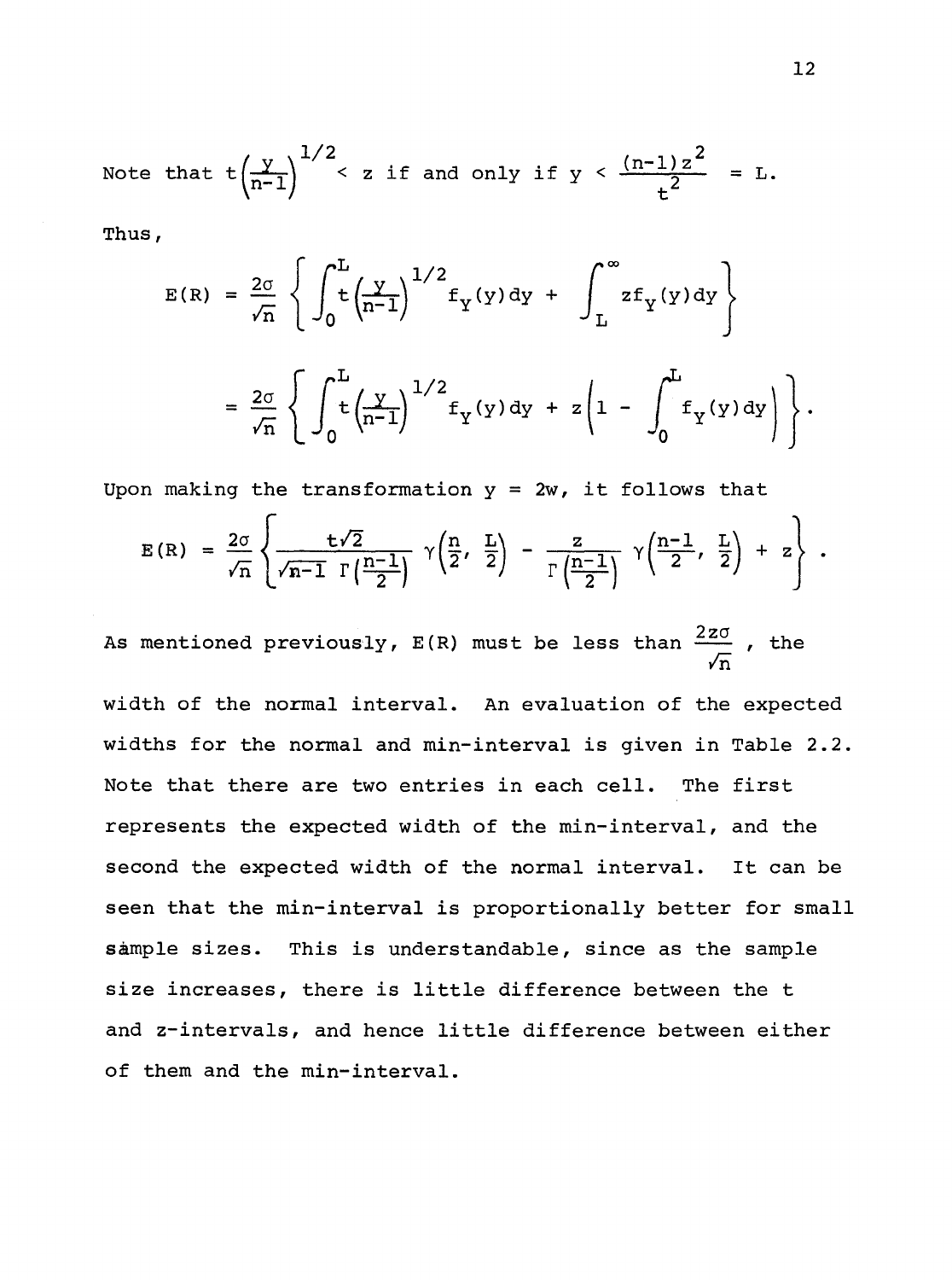TABLE 2. 2

| $1-\alpha$     | .995   | .99    | .975   | .95    | .90    | .75    |
|----------------|--------|--------|--------|--------|--------|--------|
| n              |        |        |        |        |        |        |
| $\overline{3}$ | 3.1993 | 2.9095 | 2.4810 | 2.1175 | 1.7182 | 1.1339 |
|                | 3.2412 | 2.9743 | 2.5881 | 2.2632 | 1.8994 | 1.3282 |
|                |        |        |        |        |        |        |
| 6              | 2.2408 | 2.0374 | 1.7443 | 1.5018 | 1.2376 | 0.8427 |
|                | 2.2919 | 2.1031 | 1.8301 | 1.6003 | 1.3431 | 0.9392 |
|                |        |        |        |        |        |        |
| 9              | 1.8225 | 1.6594 | 1.4259 | 1.2330 | 1.0219 | 0.7023 |
|                | 1.8713 | 1.7172 | 1.4943 | 1.3067 | 1.0966 | 0.7669 |
|                | 1.5760 | 1.4366 | 1.2374 |        |        |        |
| 12             |        |        |        | 1.0725 | 0.8916 | 0.6155 |
|                | 1.6206 | 1.4871 | 1.2941 | 1.1316 | 0.9497 | 0.6641 |
|                | 1.4089 | 1.2854 | 1.1089 | 0.9627 | 0.8017 |        |
| 15             | 1.4495 | 1.3301 |        |        |        | 0.5548 |
|                |        |        | 1.1574 | 1.0121 | 0.8494 | 0.5940 |
|                | 1.2861 | 1.1742 | 1.0142 | 0.8814 | 0.7349 | 0.5095 |
| 18             | 1.3232 | 1.2142 | 1.0566 | 0.9239 | 0.7754 | 0.5423 |
|                |        |        |        |        |        |        |
|                | 1.1910 | 1.0879 | 0.9405 | 0.8180 | 0.6826 | 0.4738 |
| 21             | 1.2251 | 1.1241 | 0.9782 | 0.3554 | 0.7179 | 0.5020 |
|                |        |        |        |        |        |        |
|                | 1.1144 | 1.0184 | 0.8810 | 0.7667 | 0.6402 | 0.4448 |
| 24             | 1.1459 | 1.0516 | 0.9150 | 0.8002 | 0.6715 | 0.4696 |
|                |        |        |        |        |        |        |
| 27             | 1.0511 | 0.9609 | 0.8317 | 0.7241 | 0.6050 | 0.4206 |
|                | 1.0804 | 0.9914 | 0.8627 | 0.7544 | 0.6331 | 0.4427 |
|                |        |        |        |        |        |        |
|                | 0.9976 | 0.9122 | 0.7899 | 0.6880 | 0.5751 | 0.4001 |
| 30             | 1.0249 | 0.9405 | 0.8184 | 0.7157 | 0.6006 | 0.4200 |
|                |        |        |        |        |        |        |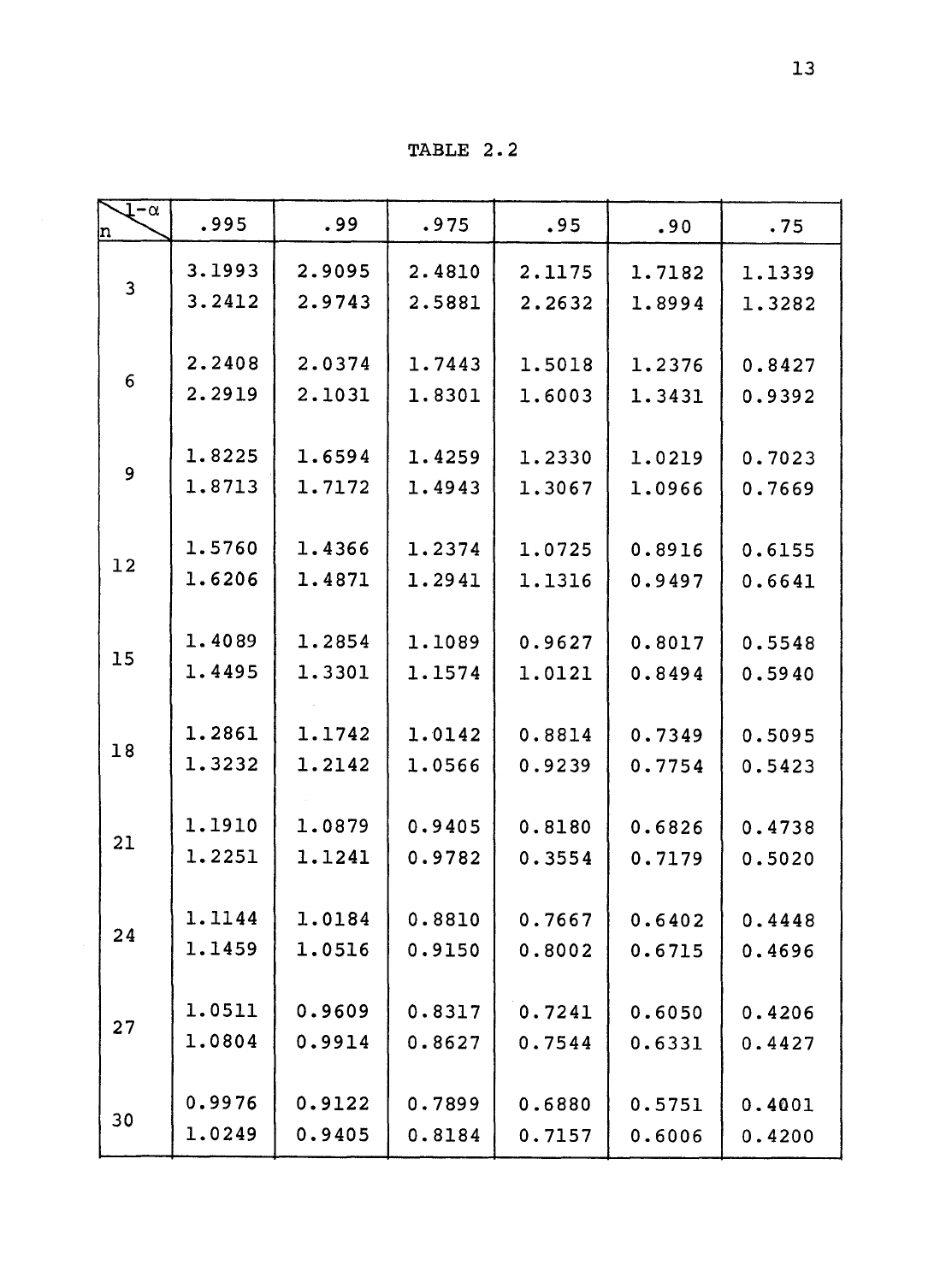What about the confidence coefficient associated with the min-interval? It seem intuitively obvious that the confidence coefficient associated with this interval is no longer  $1 - \alpha$ . We must pay for the reduced width. Bounds for the true confidence coefficient are given in the following theorem.

Theorem 2.1. Let X ~ N( $\mu$ , $\sigma^2$ ),  $\sigma$  known. Suppose  $X_1, \ldots, X_n$  is a random sample of X. Let

$$
P^* = P[\overline{X} - W < \mu < \overline{X} + W],
$$
\nwhere  $W = \min \left( \frac{z\sigma}{\sqrt{n}}, \frac{tS}{\sqrt{n}} \right)$ . Then\n
$$
1 - 2\alpha < P^* < 1 - \alpha.
$$
\nProof. Let A be the event " $\overline{X} \pm \frac{z\sigma}{\sqrt{n}}$  contains  $\mu$ ." Let B be the event " $\overline{X} \pm \frac{tS}{\sqrt{n}}$  contains  $\mu$ ." Let C be the event " $\overline{X} \pm W$  contains  $\mu$ ." Note that  $P[A] = P[B] = 1 - \alpha$ , and that  $A \cap B = C$ . Hence,

$$
P^* = P[C] \le P[A] = P[B] = 1 - \alpha,
$$

which establishes the upper bound. To get the lower bound, we use the additive law of probability, which says that for any two events A and B,

$$
P[A \cap B] = P[A] + P[B] - P[A \cup B].
$$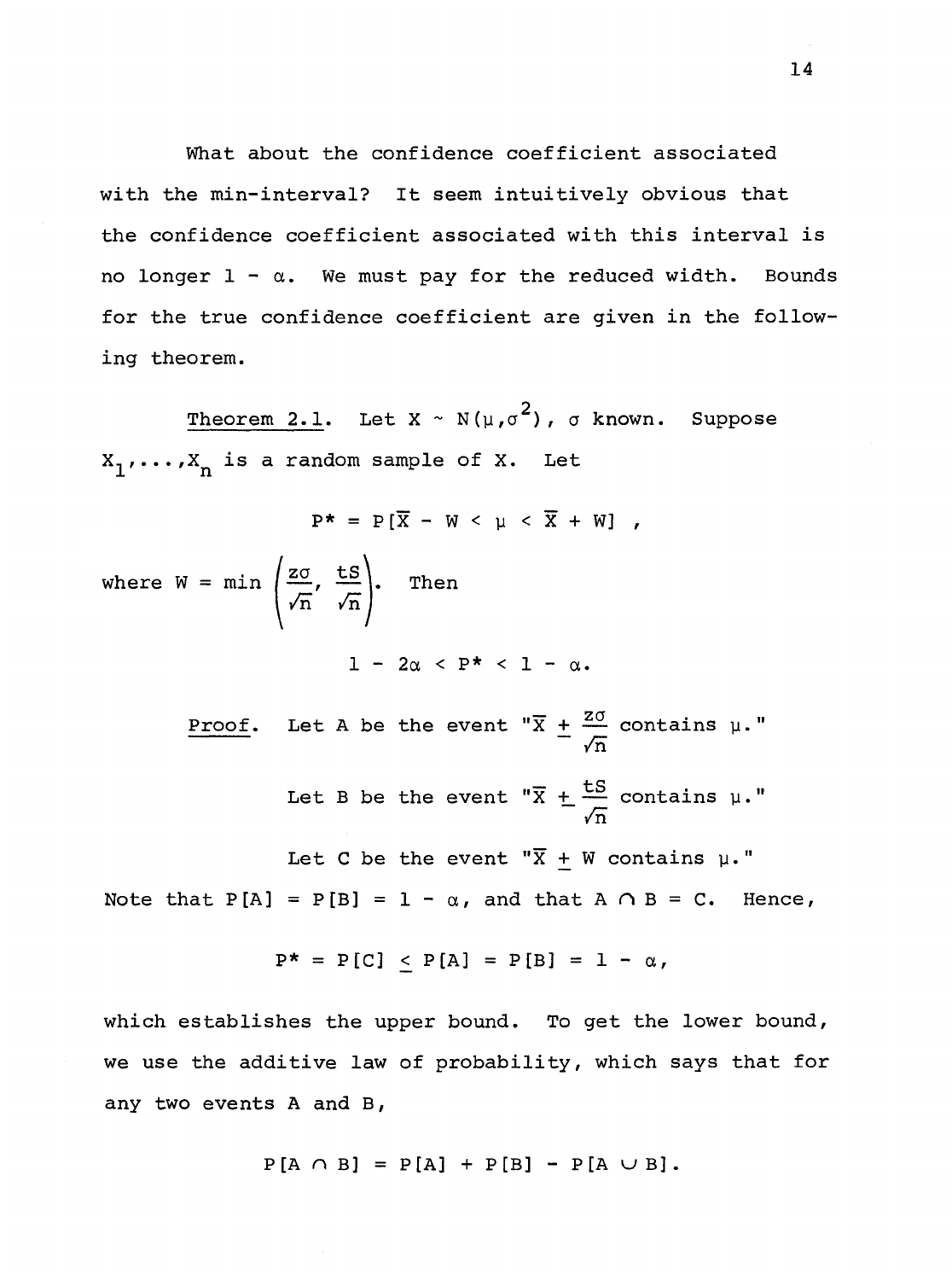Thus,

$$
P^* = P[A \cap B] = 1 - \alpha + 1 - \alpha - P[A \cup B]
$$
  
= 2 - 2\alpha - P[A \cup B]  

$$
\geq 1 - 2\alpha,
$$

## since  $P[A \cup B] < 1$ .

The exact confidence coefficient P\* may be evaluated as follows:

$$
P^* = P[\overline{X} - W < \mu < \overline{X} + W]
$$
\n
$$
= P\left[\frac{-\min(z\sigma, ts)}{\sigma} < Z < \frac{\min(z\sigma, ts)}{\sigma}\right]
$$

We cannot evaluate the above statement by using the cumulative distribution of z, because the limits are random variables. Hence, we shall use the fact that if Z and Y are random variables,

$$
P[L(Y) < Z < U(Y)] = E_{V}P[L(Y) < Z < U(Y) | Y=y].
$$

In other words, we shall condition on the value of  $Y = \frac{(n-1)S^2}{\sigma^2}$  , and then integrate over the density of Y.

This gives

$$
P^* = \int_0^{\infty} P\left[\frac{-\min\{z\sigma, ts\}}{\sigma} < Z < \frac{\min\{z\sigma, ts\}}{\sigma} | Y \right] f_Y(y) dy.
$$

 $\overline{\mathrm{x}}$  and  $\mathrm{s}^2$  are independent for a normal density, and since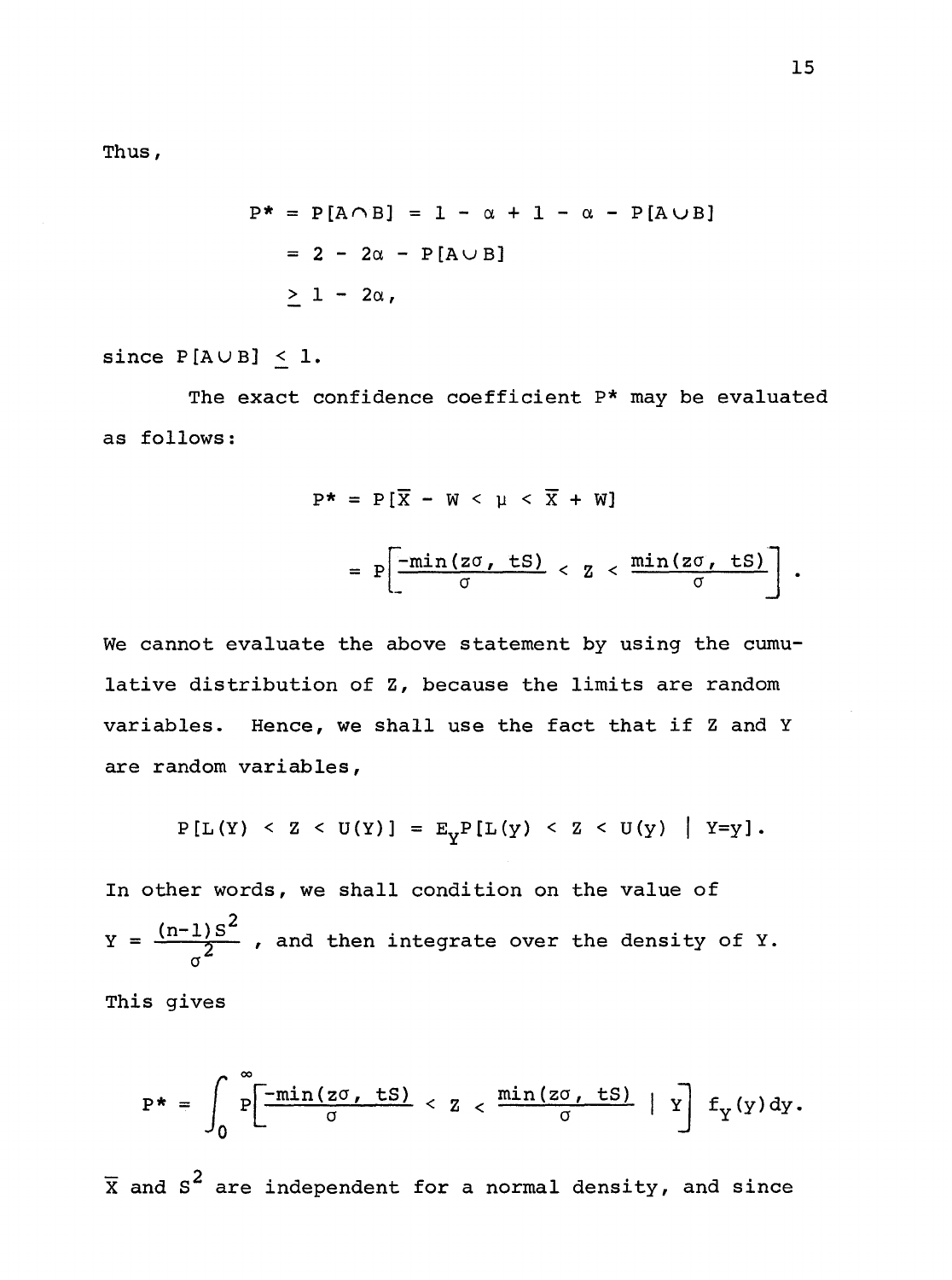Y is a function of S<sup>2</sup>, it follows that  $\overline{X}$  and Y are independent. Thus,

$$
P^* = \int_0^\infty P\left[\frac{-\min(z_0, ts)}{\sigma} < Z < \frac{\min(z_0, ts)}{\sigma}\right] f_Y(y) dy
$$
\n
$$
= \int_0^\infty \left\{ 2F_Z \left[\min\left(z, \frac{t\sqrt{Y}}{\sqrt{n-1}}\right)\right] - 1\right\} f_Y(y) dy.
$$

Observe that z <  $\frac{t\sqrt{y}}{y}$ ln-T if and only if  $L = \frac{(n-1)z^2}{t^2} < y$ .

Thus,

$$
P^* = \int_0^L \left[ 2F_Z \left( \frac{t\sqrt{y}}{\sqrt{n-1}} \right) - 1 \right] f_Y(y) dy + \int_L^{\infty} \left[ 2F_Z(z) - 1 \right] f_Y(y) dy
$$
  

$$
= \int_0^L \left[ 2F_Z \left( \frac{t\sqrt{y}}{\sqrt{n-1}} \right) - 1 \right] f_Y(y) dy + (1-\alpha) \left[ 1 - \int_0^L f_Y(y) dy \right]
$$
  

$$
= \int_0^L 2F_Z \left( \frac{t\sqrt{y}}{\sqrt{n-1}} \right) f_Y(y) dy + (\alpha - 2) \int_0^L f_Y(y) dy + (1-\alpha). \qquad (1)
$$

Since

$$
F_Z(z) = \int_{-\infty}^{z} \frac{1}{\sqrt{2\pi}} e^{-x^2/2} dx
$$

does not have a closed form, the integration in (1) must be performed numerically. For ease of computation and for comparison,  $F_Z(z)$  will be approximated by two different methods.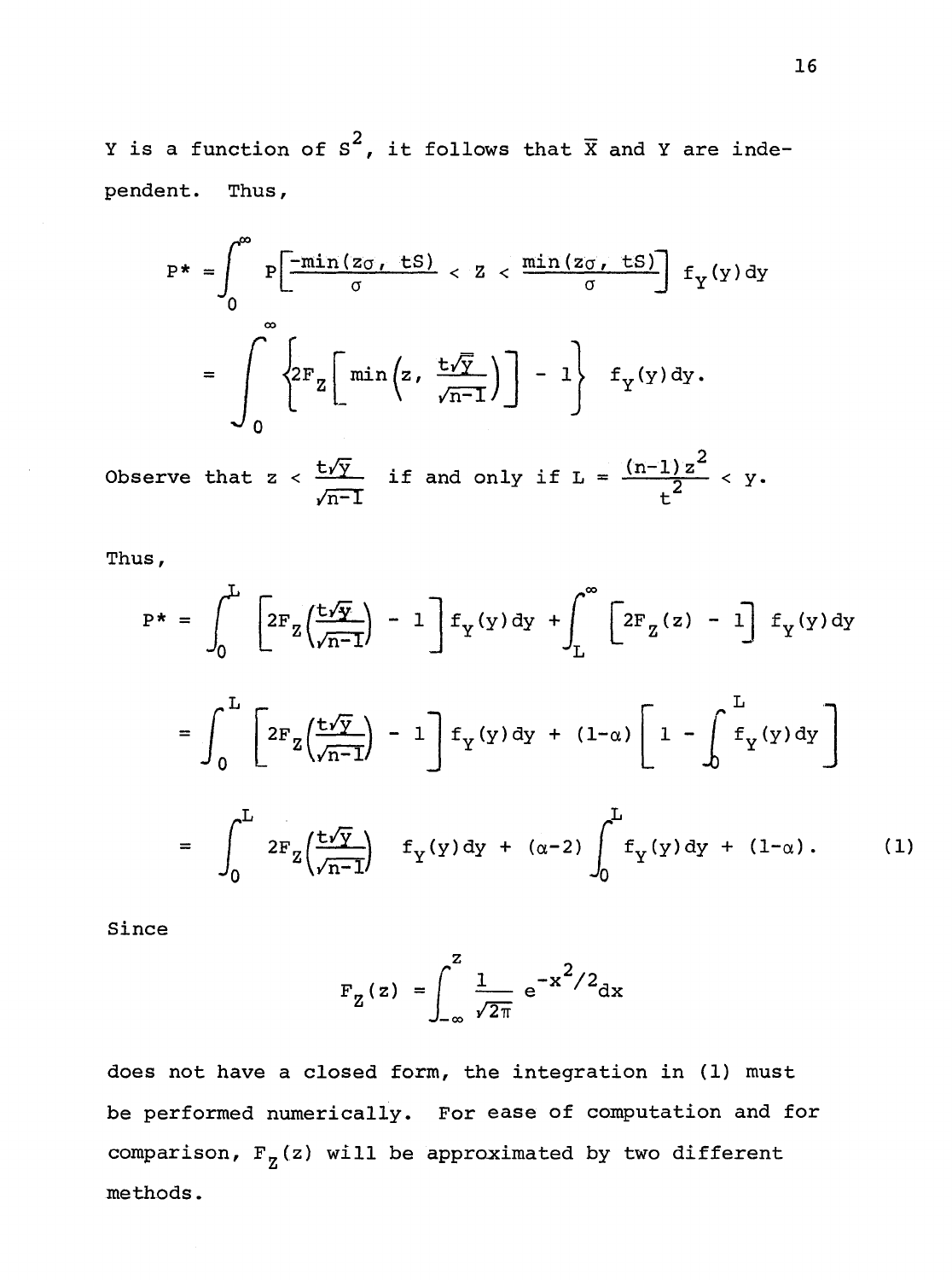First we consider a simple but reasonably effective approximation. Suppose  $x_i^{\phantom{\dag}}$ , i=1,2,3, are independently and identically distributed as a random variable X with probability density function

$$
f(x) = 1, \t 0 \le x \le 1
$$
  

$$
f(x) = 0, \t elsewhere.
$$

We shall approximate the standard normal variable Z by U, where

$$
U = 2 \sum_{i=1}^{3} x_i - 3.
$$

Uhas probability density function g(u), given by

$$
g(u) = \frac{(3+u)^2}{16}, \qquad -3 \le u \le -1
$$
  
\n
$$
g(u) = \frac{3-u^2}{8}, \qquad -1 \le u \le 1
$$
  
\n
$$
g(u) = \frac{(3-u)^2}{16}, \qquad 1 \le u \le 3
$$
  
\n
$$
g(u) = 0, \qquad \text{elsewhere.}
$$

Integration of g(u) yields G(u), the cumulative distribution function of U:

$$
G(u) = 0, \t u < -3
$$
  
\n
$$
G(u) = \frac{(3+u)^{3}}{48}, \t -3 \le u \le -1
$$
  
\n
$$
G(u) = \frac{12 + 9u - u^{3}}{24}, \t -1 \le u \le 1
$$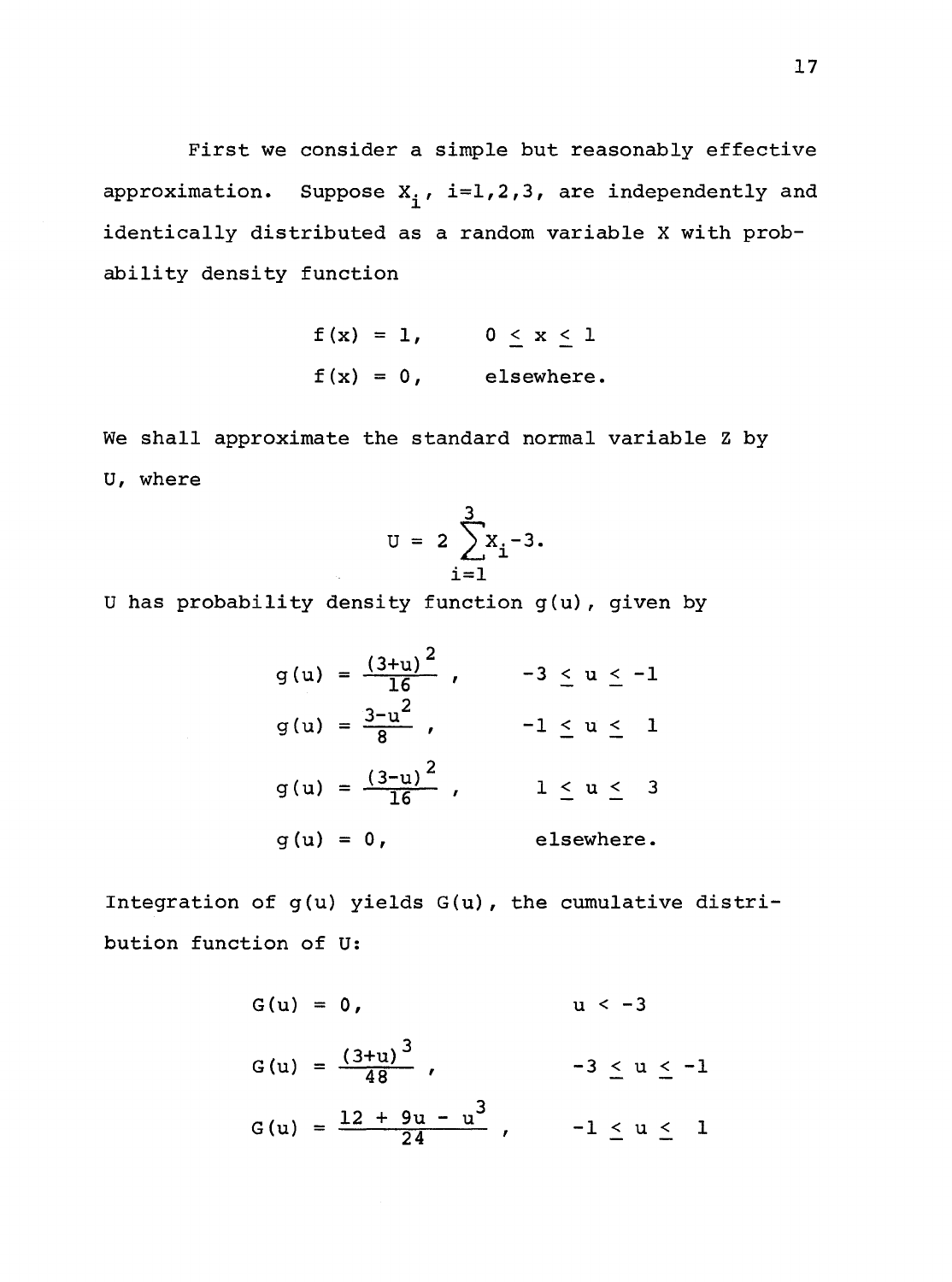$$
G(u) = 1 - \frac{(3-u)^3}{48}
$$
,  $1 \le u \le 3$   
 $G(u) = 1$ ,  $3 < u$ .

 $F_Z(z)$  and the approximating function G(z) have been calculated for several values of z, and the results are presented in Table 2.3.

| $\mathbf z$ | G(z)  | $F_{Z}(z)$ | z   | G(z)   | $F_{Z}(z)$ |
|-------------|-------|------------|-----|--------|------------|
| 0.0         | .5000 | .5000      | 1.6 | .9428  | .9452      |
| 0.1         | .5375 | .5398      | 1.7 | .9542  | .9554      |
| 0.2         | .5747 | .5793      | 1.8 | .9640  | .9641      |
| 0.3         | .6114 | .6179      | 1.9 | .9723  | .9713      |
| 0.4         | .6473 | .6554      | 2.0 | .9792  | .9772      |
| 0.5         | .6823 | .6915      | 2.1 | .9848  | .9821      |
| 0.6         | .7160 | .7257      | 2.2 | .9893  | .9861      |
| 0.7         | .7482 | .7580      | 2.3 | .9928  | .9893      |
| 0.8         | .7787 | .7881      | 2.4 | .9955  | .9918      |
| 0.9         | .8071 | .8159      | 2.5 | .9974  | .9938      |
| $1.0$       | .8333 | .8413      | 2.6 | .9987  | .9953      |
| 1.1         | .8571 | .8643      | 2.7 | .9994  | .9965      |
| 1.2         | .8785 | .8849      | 2.8 | .9998  | .9974      |
| 1.3         | .8976 | .9032      | 2.9 | .9999  | .9981      |
| 1.4         | .9147 | .9192      | 3.0 | 1.0000 | .9986      |
| 1.5         | .9297 | .9332      |     |        |            |

| TABLE |  |  |  |
|-------|--|--|--|
|-------|--|--|--|

| $\mathbf{z}$ | G(z)   | $\mathrm{F}_{\mathrm{Z}}^{\mathrm{}_{}}\mathrm{(z)}$ |
|--------------|--------|------------------------------------------------------|
| 1.6          | .9428  | .9452                                                |
| 1.7          | .9542  | .9554                                                |
| 1.8          | .9640  | .9641                                                |
| 1.9          | .9723  | .9713                                                |
| 2.0          | .9792  | .9772                                                |
| 2.1          | .9848  | .9821                                                |
| 2.2          | .9893  | .9861                                                |
| 2.3          | .9928  | .9893                                                |
| 2.4          | .9955  | .9918                                                |
| 2.5          | .9974  | .9938                                                |
| 2.6          | .9987  | .9953                                                |
| 2.7          | .9994  | .9965                                                |
| 2.8          | .9998  | .9974                                                |
| 2.9          | .9999  | .9981                                                |
| 3.0          | 1.0000 | .9986                                                |
|              |        |                                                      |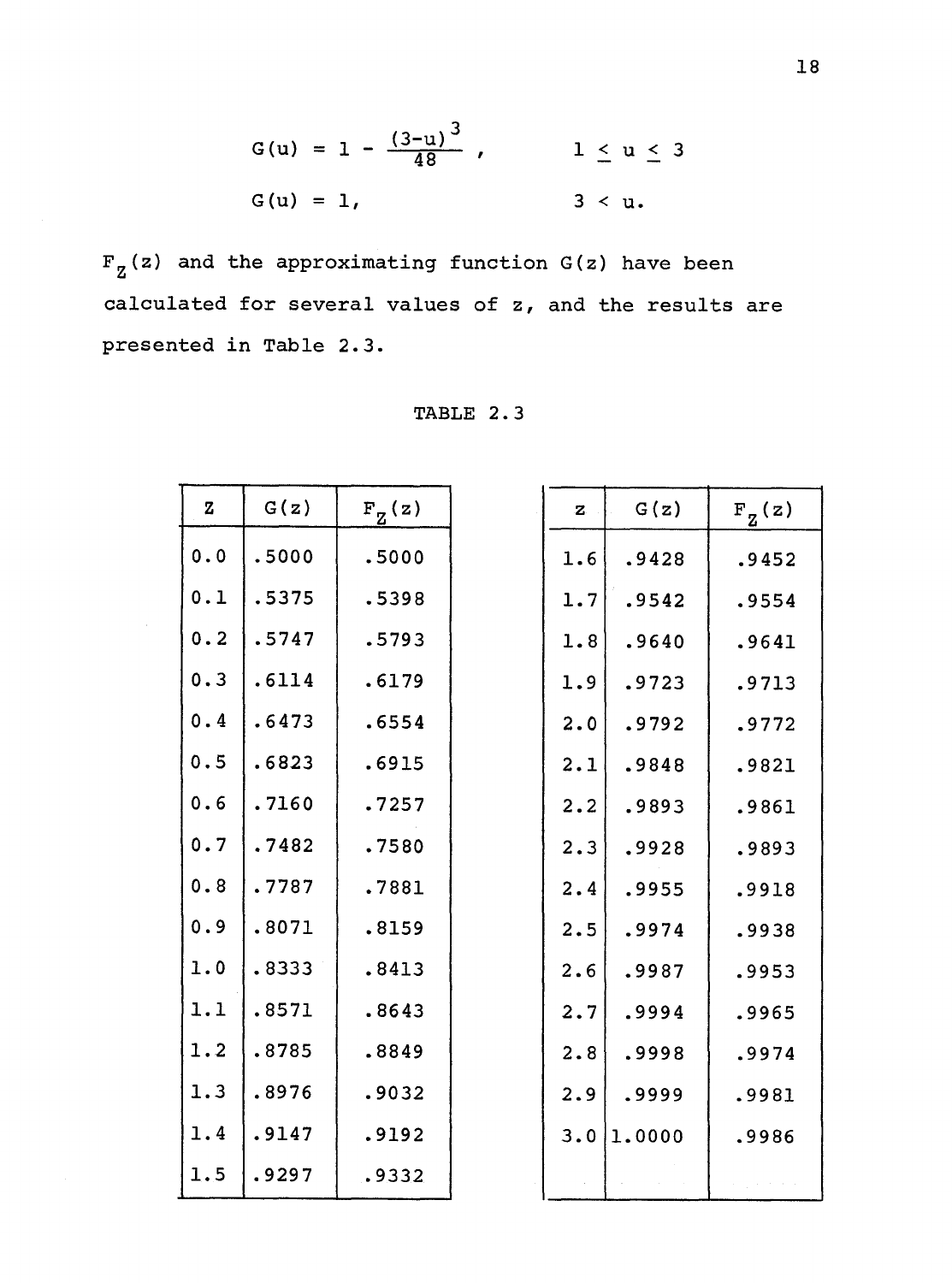Note that the approximation is within .01 even in the worst case. This is indeed remarkable! What we are observing is the convergence to normality of the sum of three independent and identically distributed uniform random variables. This was of course to be expected in view of the Central Limit theorem. What was unexpected, however, is the rapid convergence with only three variables in the sum.

Before substituting G(z) for  $F_{z}(z)$  in (1), note that when  $0 \leq \frac{t \gamma y}{y} \leq 1$ ,  $0 \leq y \leq$  $\sqrt{n-1}$  $(n-1)$  $\frac{-1}{t^2}$  = L<sub>1</sub>. Therefore if  $0 < z \leq 1$ ,  $L \leq L_1$ . Upon substituting  $G(z)$  for  $F_Z(z)$ in (1), we obtain

$$
P^* \approx \int_0^L \left[ 1 + \frac{3 \text{t} \text{y}}{\text{n} - 1} - \frac{\text{t}^3 \text{y}^{3/2}}{12 \text{ (n} - 1)^{3/2}} \right] f_Y(y) \, \text{dy}
$$
  
+  $(\alpha - 2) \int_0^L f_Y(y) \, \text{dy} + (1 - \alpha),$ 

for  $0 < z \leq 1$ .

When 
$$
1 \le \frac{t\sqrt{y}}{\sqrt{n-1}} \le 3
$$
,  $\frac{(n-1)}{t^2} \le y \le \frac{9(n-1)}{t^2} = L_2$ .

Thus if  $1 \le z \le 3$ ,  $L_1 \le L \le L_2$  and we obtain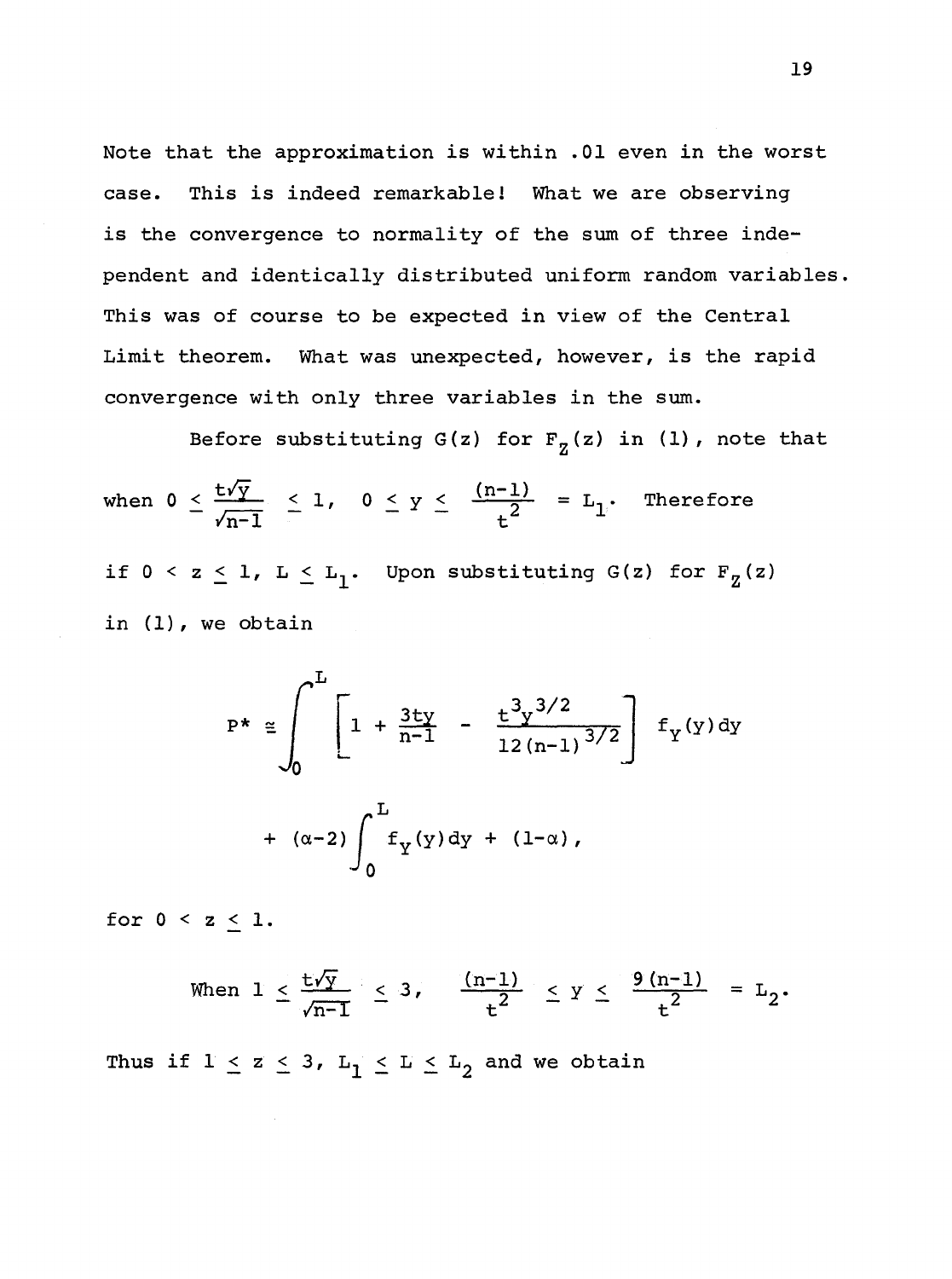$$
P^* \approx \int_0^{L_1} \left\{ 1 + \frac{3 \frac{t y^{1/2}}{4 (n-1)^{1/2}} - \frac{t^3 y^{3/2}}{12 (n-1)^{3/2}} \right\} f_Y(y) dy + \int_{L_1}^{L_1} \left\{ \frac{7}{8} + \frac{9 \frac{t y^{1/2}}{8 (n-1)^{1/2}} - \frac{3 \frac{t^2 y}{8 (n-1)}}{8 (n-1)} + \frac{t^3 y^{3/2}}{24 (n-1)^{3/2}} \right\} f_Y(y) dy + (\alpha - 2) \int_0^L f_Y(y) dy + (1 - \alpha)
$$

for  $1 < z \leq 3$ .

Finally, when  $3 < \frac{t\sqrt{y}}{y}$ ,  $\sqrt{n-1}$  $\frac{9(n-1)}{t^2}$  < y. Therefore,

if  $3 \leq z$ ,  $L_2 \leq L$ , and we obtain

$$
P^* \cong \int_0^{L_1} \left\{ 1 + \frac{3 \tau y^{1/2}}{4(n-1)^{1/2}} - \frac{\tau^3 y^{3/2}}{12(n-1)^{3/2}} \right\} f_Y(y) dy
$$

$$
+\int_{L_{1}}^{L_{2}} \left\{\frac{7}{8} + \frac{9 \text{t} y^{1/2}}{8(n-1)^{1/2}} - \frac{3 \text{t}^{2} y}{8(n-1)} + \frac{\text{t}^{3} y^{3/2}}{24(n-1)^{3/2}}\right\} f_{Y}(y) dy
$$
  
+
$$
\int_{L_{2}}^{L_{1}} f_{Y}(y) dy + (\alpha - 2) \int_{0}^{L_{1}} f_{Y}(y) dy + (1 - \alpha)
$$

for  $3 \leq z$ . Table 2.4 shows the evaluation of  $P^*$  for certain values of n and the most frequently used values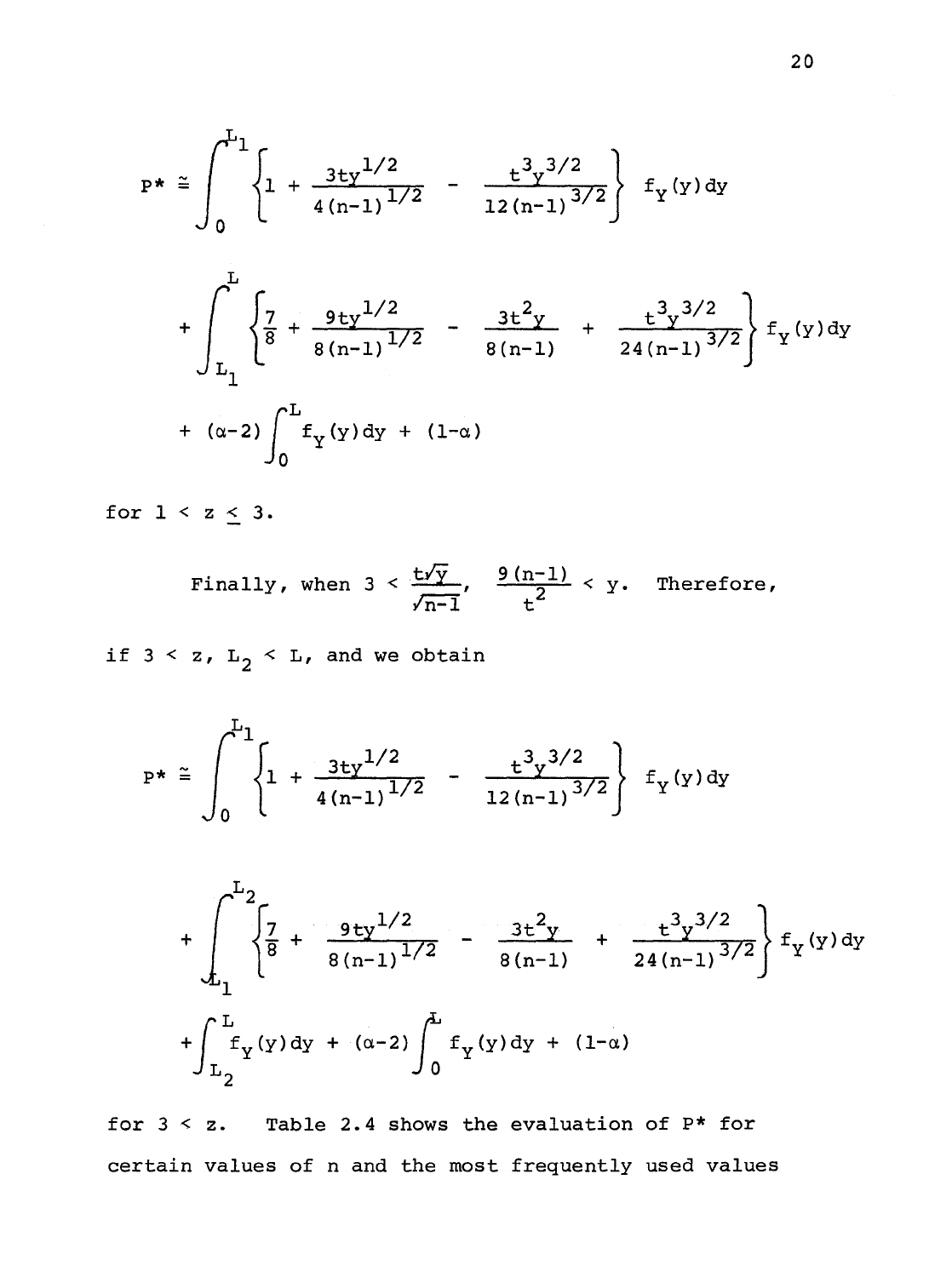of 1-a. Since the t-distribution converges rapidly to the standard normal distribution for  $n > 40$ , only small values of n were used.

| $1-\alpha_1$<br>n | .995   | .99    | .975   | .95    | .90    | .75    |
|-------------------|--------|--------|--------|--------|--------|--------|
| 3                 | 0.9903 | 0.9809 | 0.9537 | 0.9118 | 0.8366 | 0.6501 |
| 6                 | 0.9937 | 0.9875 | 0.9692 | 0.9399 | 0.8840 | 0.7261 |
| 9                 | 0.9947 | 0.9893 | 0.9734 | 0.9471 | 0.8954 | 0.7431 |
| 12                | 0.9949 | 0.9898 | 0.9745 | 0.9491 | 0.8986 | 0.7479 |
| 15                | 0.9950 | 0.9899 | 0.9748 | 0.9497 | 0.8995 | 0.7493 |
| 18                | 0.9950 | 0.9900 | 0.9750 | 0.9499 | 0.8999 | 0.7498 |
| 21                | 0.9950 | 0.9900 | 0.9750 | 0.9500 | 0.9000 | 0.7499 |
| 24                | 0.9950 | 0.9900 | 0.9750 | 0.9500 | 0.9000 | 0.7500 |
| 27                | 0.9950 | 0.9900 | 0.9750 | 0.9500 | 0.9000 | 0.7500 |
| 30                | 0.9950 | 0.9900 | 0.9750 | 0.9500 | 0.9000 | 0.7500 |
|                   |        |        |        |        |        |        |

TABLE 2.4

The accuracy of the integration was checked, and found to be correct to five significant digits. Thus the results in Table 2.4 are limited in accuracy only by the approximation for  $F_Z(z)$ . This suggested looking for a better approximation.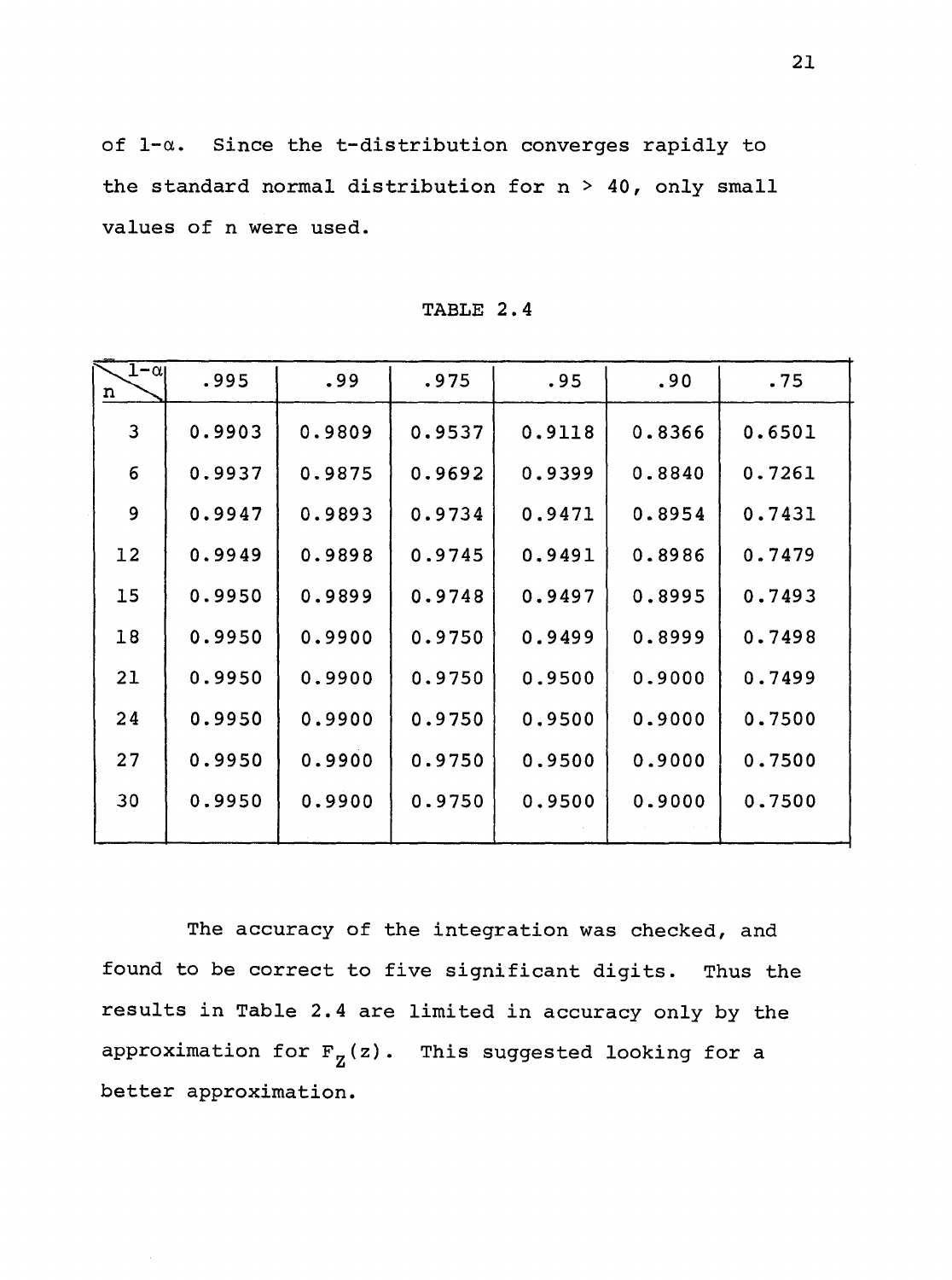Another approximation for  $F_{7}(z)$  is given in (1:932):

$$
H(z) = 1 - \frac{1}{\sqrt{2\pi}} e^{-z^2/2} \left[ \frac{a_1}{1 + pz} + \frac{a_2}{(1 + pz)^2} + \frac{a_3}{(1 + pz)^3} \right]
$$

for  $0 \le z \le \infty$ , where p = .33267,  $a_1 = .4361836$ ,  $a_2 = -.1201676$ , and  $a_3$  = .9372980. Also, the absolute error in H(z) is less than  $1x10^{-5}$  and hence H(z) is considerably better than G(z) in approximating  $F_Z(z)$ .

Since H(z) can be used for all values of z greater than 0, we do not need to evaluate P\* piecewise as we did with G(z) in the first approximation. After substituting  $H(z)$  for  $F_z(z)$ , we have

$$
P^* \approx -\frac{\sqrt{2}}{\sqrt{\pi}} \int_0^L \left[ \frac{a_1 (n-1)^{1/2}}{(n-1)^{1/2} + pty^{1/2}} + \frac{a_2 (n-1)}{\left[(n-1)^{1/2} + pty^{1/2}\right]^2} + \frac{a_3 (n-1)^{3/2}}{\left[(n-1)^{1/2} + pty^{1/2}\right]^3} \right] \exp\left[-t^2 y/2(n-1)\right] f_y(y) dy + \alpha \int_0^L f_y(y) dy + (1-\alpha).
$$
\n(2)

The numerical integration in expression (2} has been evaluated numerically on the R.C.A. Spectra 70, using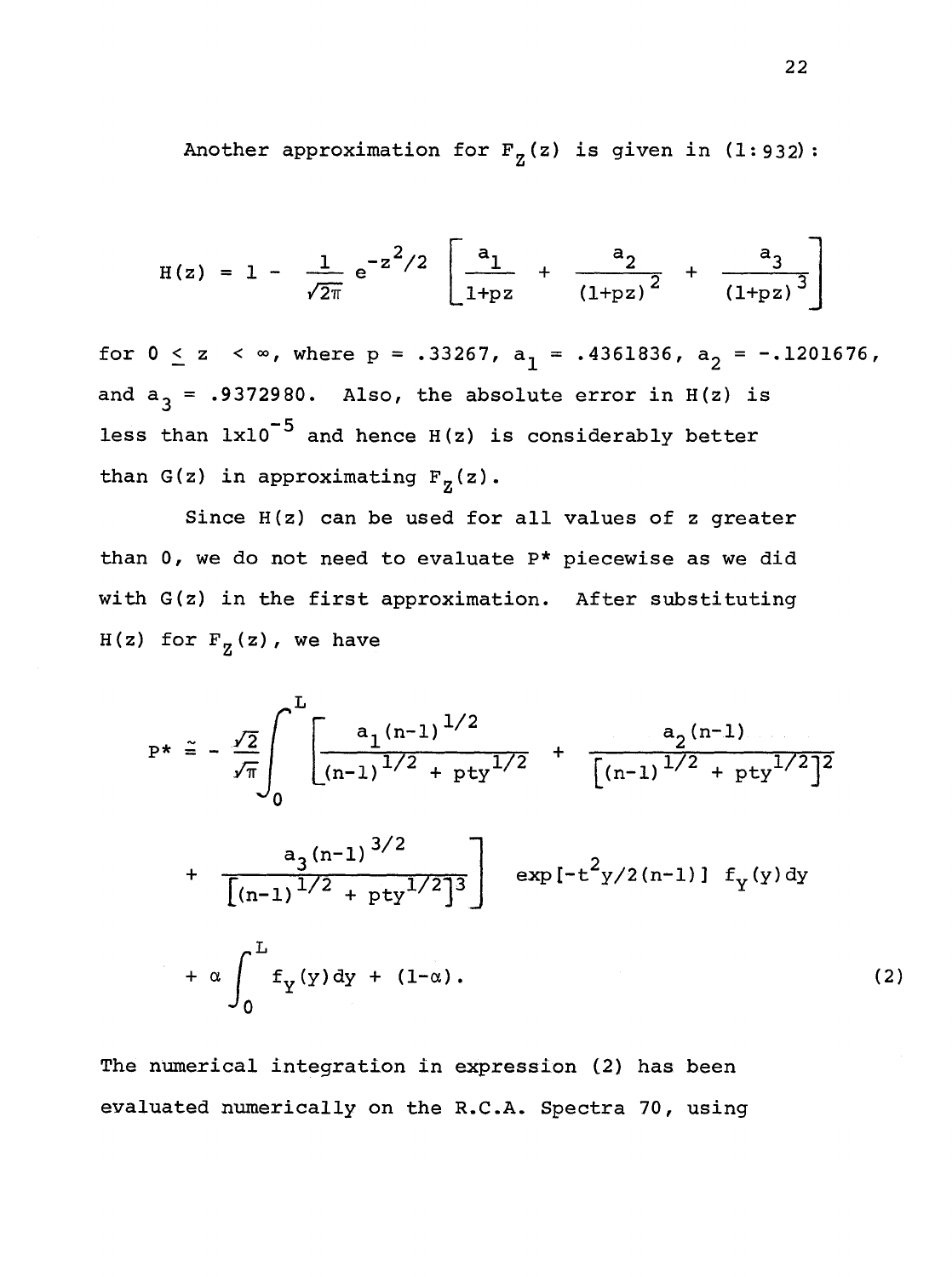Simpson's rule with 100 subdivisions per unit. The results are presented in Table 2.5. In most cases, the value of P\* computed from 24 partitions per unit was identical to the answer obtained by using 100 partitions per unit. Hence, it appears that the numerical integration is indeed accurate.

| $-\alpha$<br>n | .995   | .99    | .975   | .95    | .90    | .75    |
|----------------|--------|--------|--------|--------|--------|--------|
| 3              | 0.9904 | 0.9810 | 0.9544 | 0.9135 | 0.8401 | 0.6568 |
| 6              | 0.9908 | 0.9824 | 0.9589 | 0.9232 | 0.8586 | 0.6899 |
| 9              | 0.9914 | 0.9835 | 0.9616 | 0.9281 | 0.8668 | 0.7025 |
| 12             | 0.9917 | 0.9842 | 0.9633 | 0.9311 | 0.8715 | 0.7096 |
| 15             | 0.9920 | 0.9848 | 0.9645 | 0.9331 | 0.8747 | 0.7142 |
| 18             | 0.9923 | 0.9852 | 0.9654 | 0.9346 | 0.8770 | 0.7175 |
| 21             | 0.9924 | 0.9855 | 0.9661 | 0.9358 | 0.8787 | 0.7201 |
| 24             | 0.9926 | 0.9858 | 0.9667 | 0.9367 | 0.8802 | 0.7221 |
| 27             | 0.9927 | 0.9860 | 0.9671 | 0.9375 | 0.8813 | 0.7237 |
| 30             | 0.9928 | 0.9862 | 0.9675 | 0.9381 | 0.8823 | 0.7252 |
|                |        |        |        |        |        |        |

TABLE 2.5

A brief glance at Table 2.5 confirms the fact that P\* must lie between  $1-2\alpha$  and  $1-\alpha$ . Roughly speaking, it appears that P\* is about halfway between the bounds of Theorem I. Thus, when compared with the normal interval,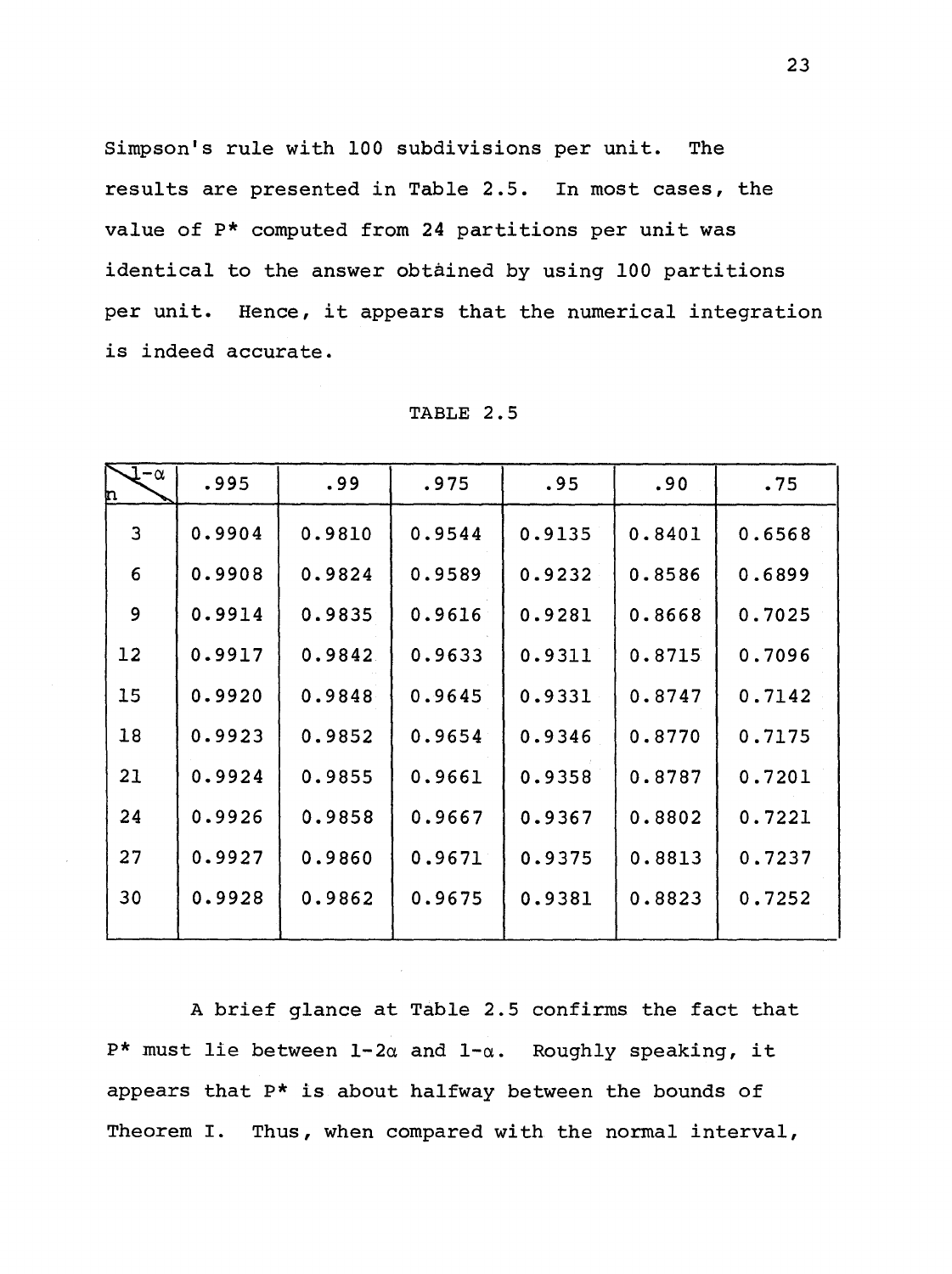his optimal in many respects, the min-interval excels aving smaller expected width. To pay for this we must le for a random and smaller confidence coefficient. question of trade-offs can be resolved by defining riginal optimality criterion.

Definition. The efficiency of a  $(1-\beta)$  100% idence interval is

$$
\frac{1-\beta}{E(W)}
$$

itively, the efficiency of a confidence interval ures the amount of confidence per unit of width, this enables comparison of two intervals with differing idence coefficients. The larger the efficiency, better the interval. Efficiencies have been calted for both the normal interval and the min-interval, these are listed in Table 2.6.

For all sample sizes and confidence coefficients , the min-interval is more efficient than the "optinormal interval. The complexity of the required uality, however, has precluded a proof of this fact. , note that in Table 2.6 there are two entries in cell. The first is the efficiency of the min-interval the second is the efficiency of the normal interval.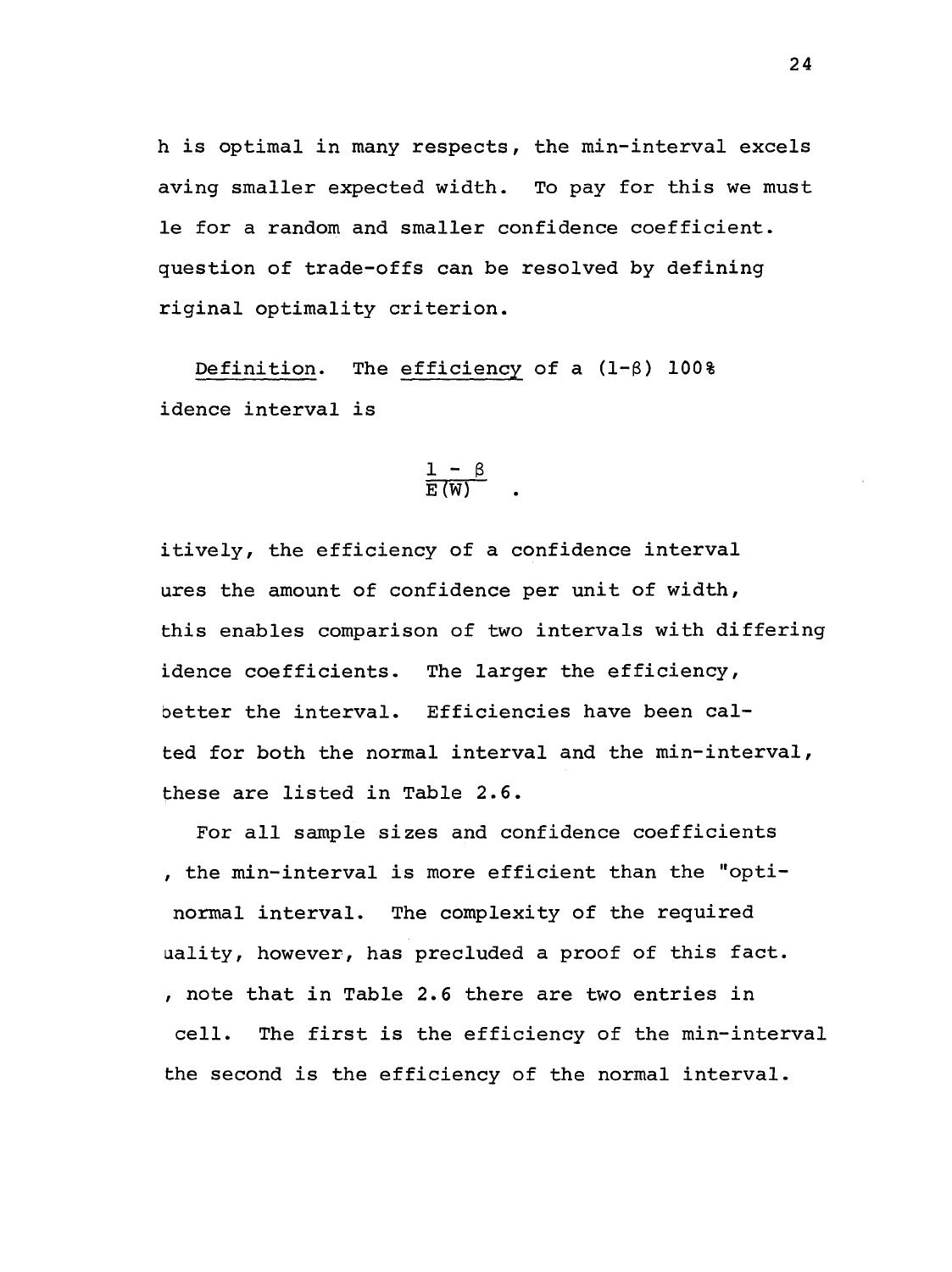TABLE 2.6

| $1-\alpha$              | .995             | .99              | .975             | .95              | .90              | .75              |
|-------------------------|------------------|------------------|------------------|------------------|------------------|------------------|
| $\overline{\mathbf{3}}$ | 0.3096           | 0.3372           | 0.3847           | 0.4314           | 0.4889           | 0.5792           |
|                         | 0.3070           | 0.3328           | 0.3767           | 0.4198           | 0.4738           | 0.5646           |
|                         | 0.4422           | 0.4822           | 0.5497           | 0.6147           | 0.6937           | 0.8187           |
| 6                       | 0.4341           | 0.4707           | 0.5328           | 0.5936           | 0.6701           | 0.7985           |
|                         | 0.5440           | 0.5927           | 0.6744           | 0.7528           | 0.8482           | 1.0003           |
| $\overline{9}$          | 0.5317           | 0.5765           | 0.6525           | 0.7270           | 0.8207           | 0.9780           |
|                         |                  |                  |                  |                  |                  |                  |
| 12                      | 0.6293<br>0.6140 | 0.6851<br>0.6657 | 0.7785<br>0.7534 | 0.8681<br>0.8395 | 0.9775<br>0.9477 | 1.1529<br>1.1293 |
|                         |                  |                  |                  |                  |                  |                  |
| 15                      | 0.7041<br>0.6864 | 0.7661<br>0.7443 | 0.8698<br>0.8424 | 0.9693<br>0.9386 | 1.0910<br>1.0595 | 1.2871<br>1.2626 |
|                         |                  |                  |                  |                  |                  |                  |
| 18                      | 0.7715           | 0.8390           | 0.9519           | 1.0604           | 1.1934           | 1.4083           |
|                         | 0.7519           | 0.8153           | 0.9228           | 1.0282           | 1.1607           | 1.3831           |
| 21                      | 0.8333           | 0.9059           | 1.0273           | 1.1440           | 1.2874           | 1.5197           |
|                         | 0.8122           | 0.8806           | 0.9967           | 1.1106           | 1.2537           | 1.4939           |
| 24                      | 0.8907           | 0.9679           | 1.0972           | 1.2217           | 1.3747           | 1.6233           |
|                         | 0.8683           | 0.9414           | 1.0655           | 1.1872           | 1.3402           | 1.5971           |
|                         | 0.9445           | 1.0261           | 1.1629           | 1.2946           | 1.4567           | 1.7206           |
| 27                      | 0.9209           | 0.9986           | 1.1301           | 1.2593           | 1.4215           | 1.6940           |
|                         | 0.9952           | 1.0811           | 1.2249           | 1.3635           | 1.5342           | 1.8125           |
| 30                      | 0.9708           | 1.0526           | 1.1913           | 1.3274           | 1.4984           | 1.7856           |
|                         |                  |                  |                  |                  |                  |                  |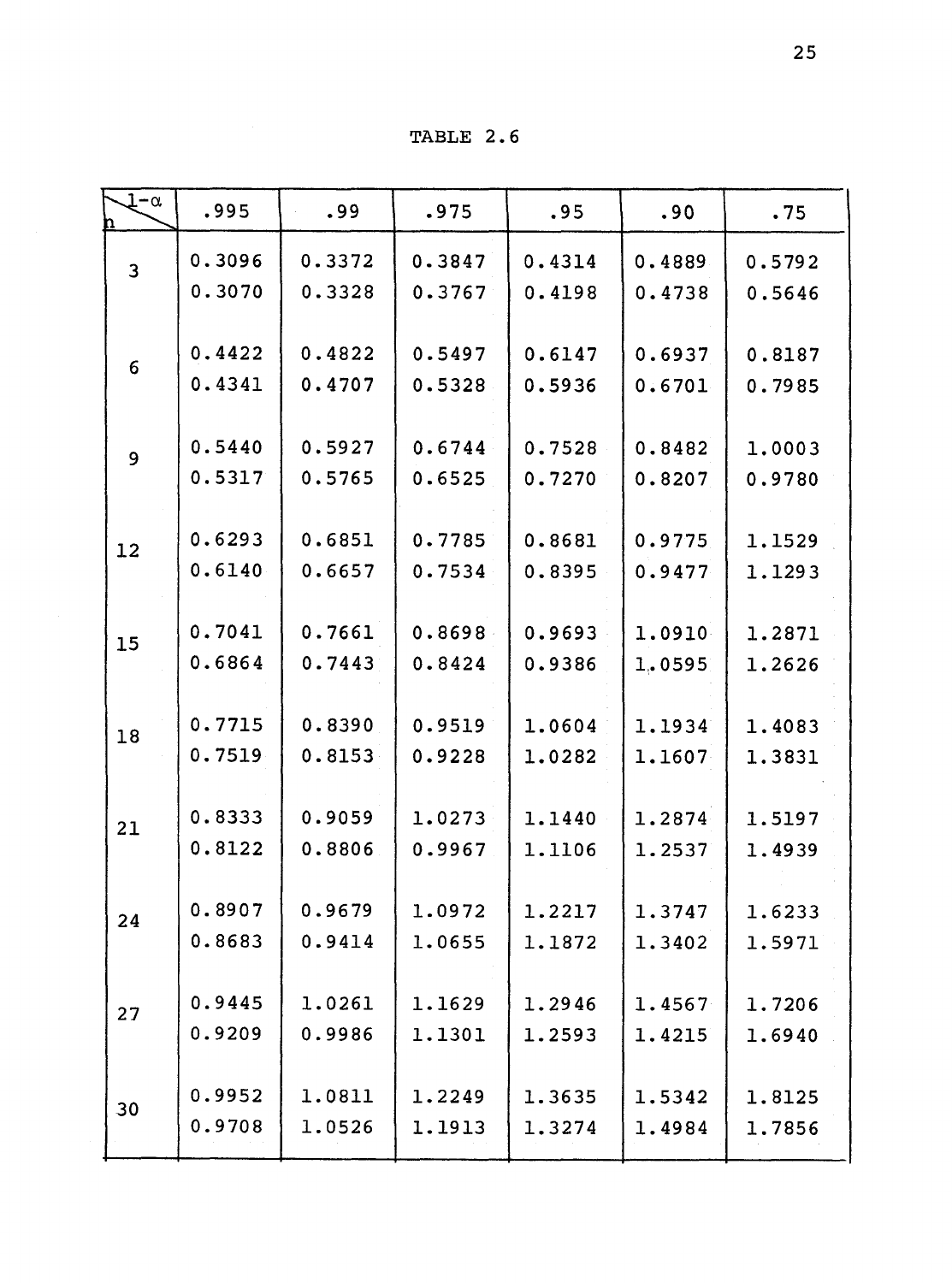What are the consequences of these results for the typical experimenter seeking a confidence interval on the mean of a normal density with known variance? By using the method proposed herein, his level of confidence will no longer be exact. For example, if he wants a 95% interval, and if he uses the minimum width interval, his true confidence coefficient P\* will be between .90 and .95. This is not a serious deficiency, and in return for sacrificing this small amount of confidence, we gain correspondingly more by reducing the expected width of the interval. That the gain is more than the loss is evidenced by the larger efficiency ratios for the min-interval. A further deficiency of the min-interval is the extra work required *in* computing both the t and z-intervals to find which gives the minimum. This extra work would no doubt be offset by the experimenter's feeling of supreme satisfaction at legitimately being able to look at the data before deciding which interval to use!